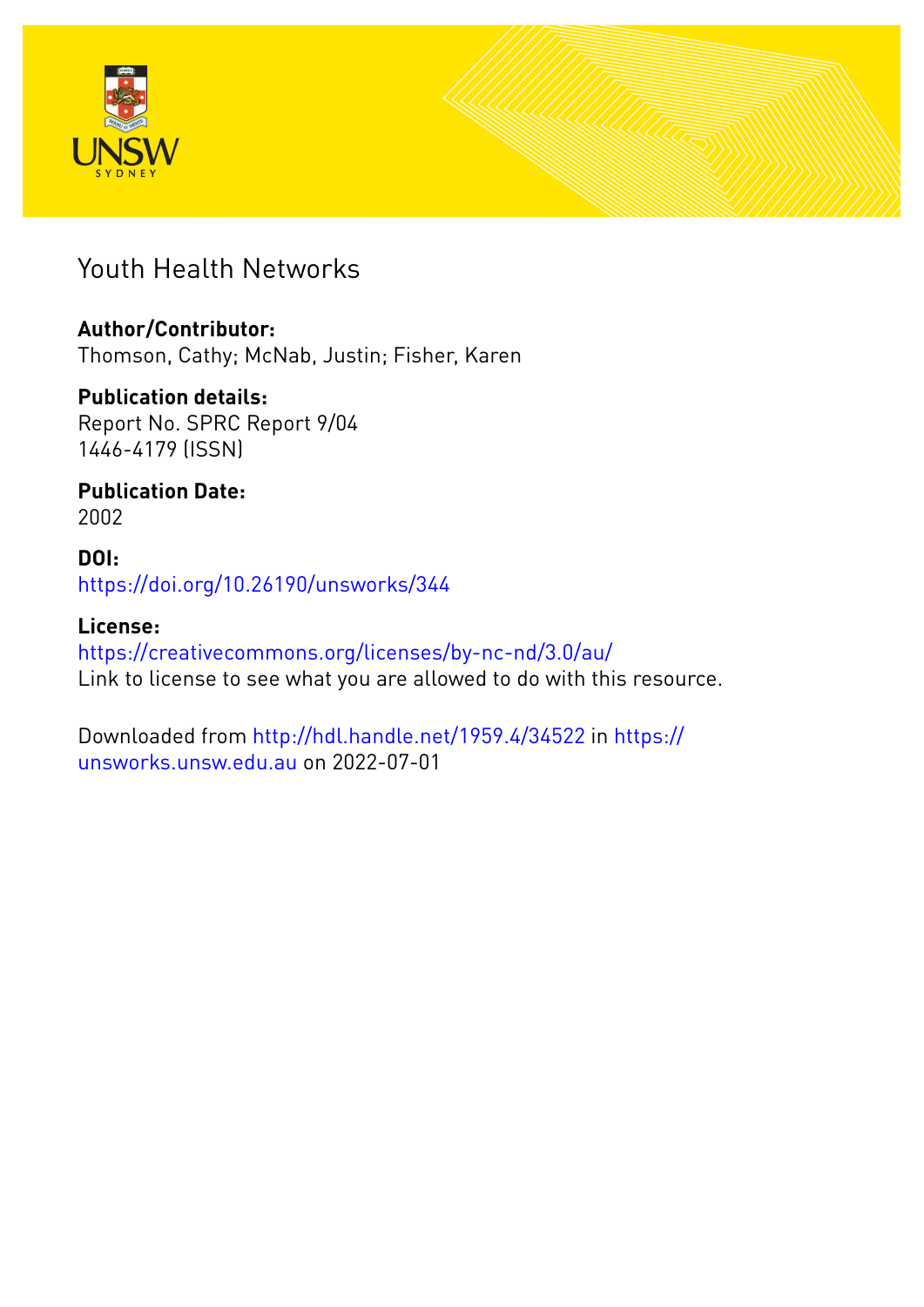

# *YOUTH HEALTH Networks*

CATHY THOMSON, **JUSTIN MCNAB** And Karen Fisher

SPRC Report 9/04

Social Policy Research Centre University of New South Wales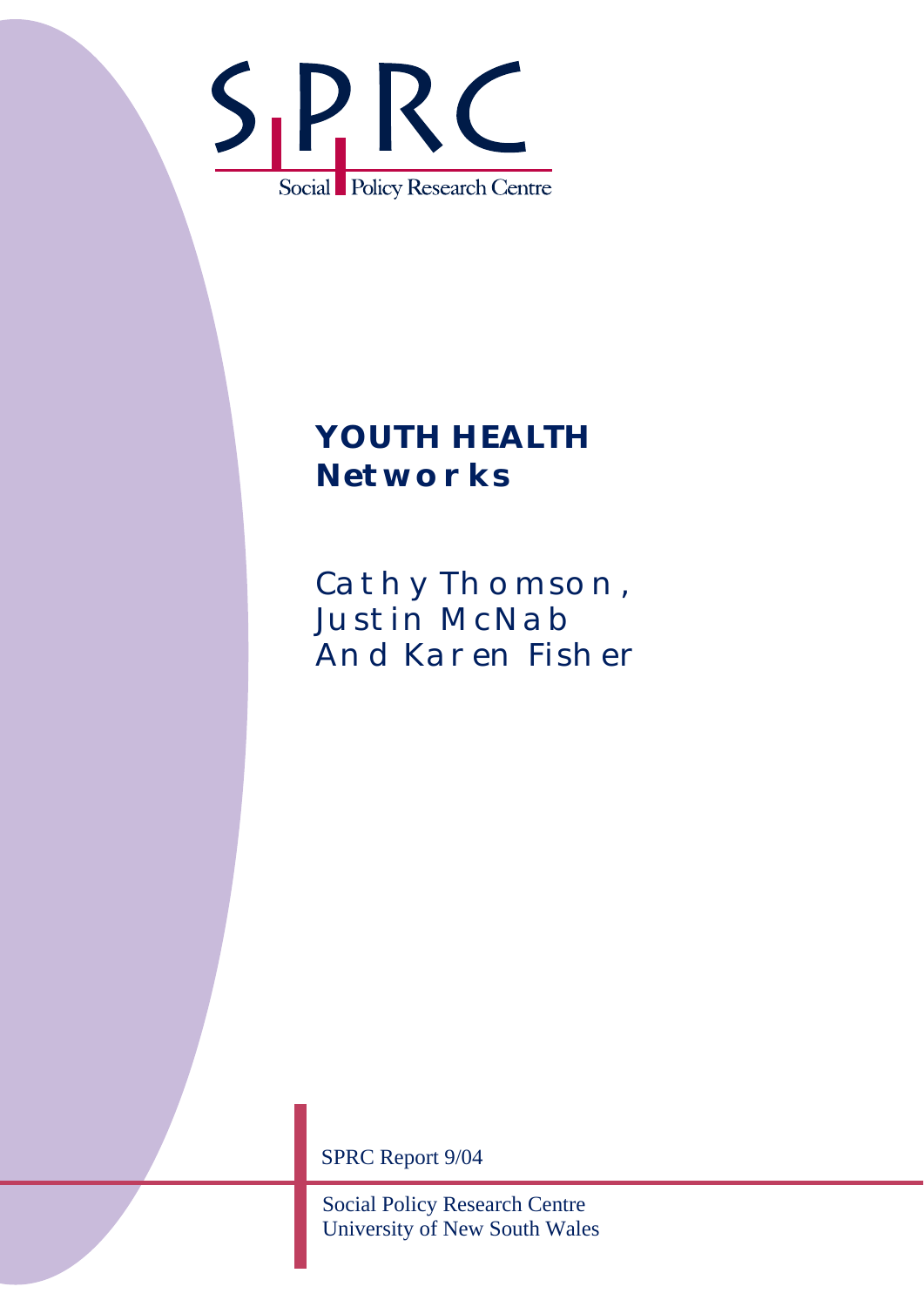For a full list of SPRC Publications see, www.sprc.unsw.edu.au or contact:

Publications, SPRC University of New South Wales, Sydney, NSW, 2052, Australia.

Telephone: +61 (2) 9385 7800 Fax: +61 (2) 9385 7838 Email: sprc@unsw.edu.au

ISSN 1446-4179 ISBN 0 7334 2158 X

October 2002

The views expressed in this publication do not represent any official position on the part of the Social Policy Research Centre, but the views of the individual authors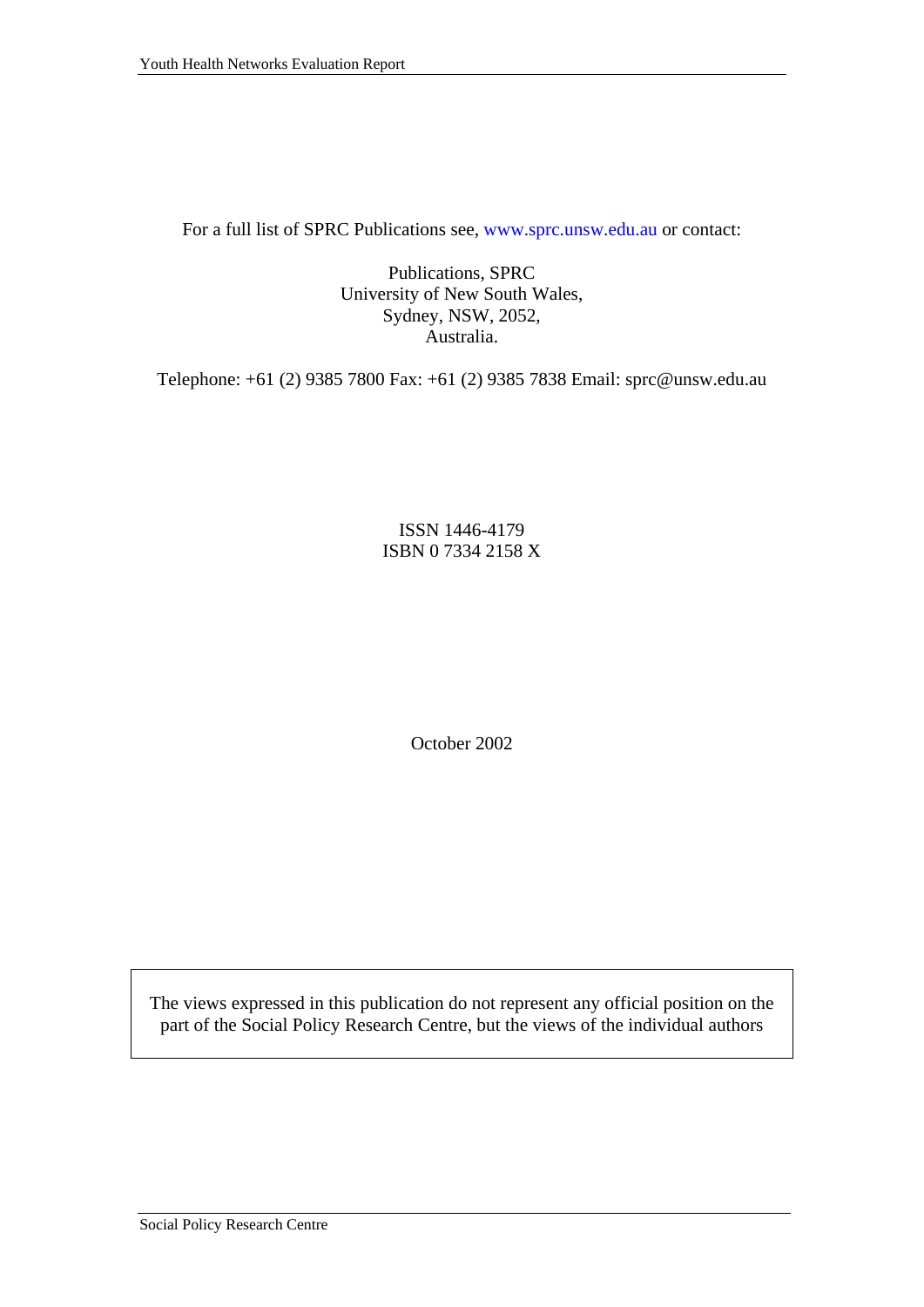## **Social Policy Research Centre University of New South Wales**

Cathy Thomson, Justin McNab and Karen Fisher

#### **Acknowledgements:**

We would like to thank the project staff, members of the Youth Health Advisory Committee and service providers for the time and effort they devoted to the evaluation. We would also like to thank the Project Officer Sally Lambourne who arranged the venues and recruited participants for the focus groups.

#### **Contacts for follow up to this report**

Cathy Thomson ph 02 9385 7827, fax 02 9385 7838, email, CM.Thomson@unsw.edu.au

Justin McNab ph 02 9385 7818, fax 02 9385 7838, email j.mcnab@unsw.edu.au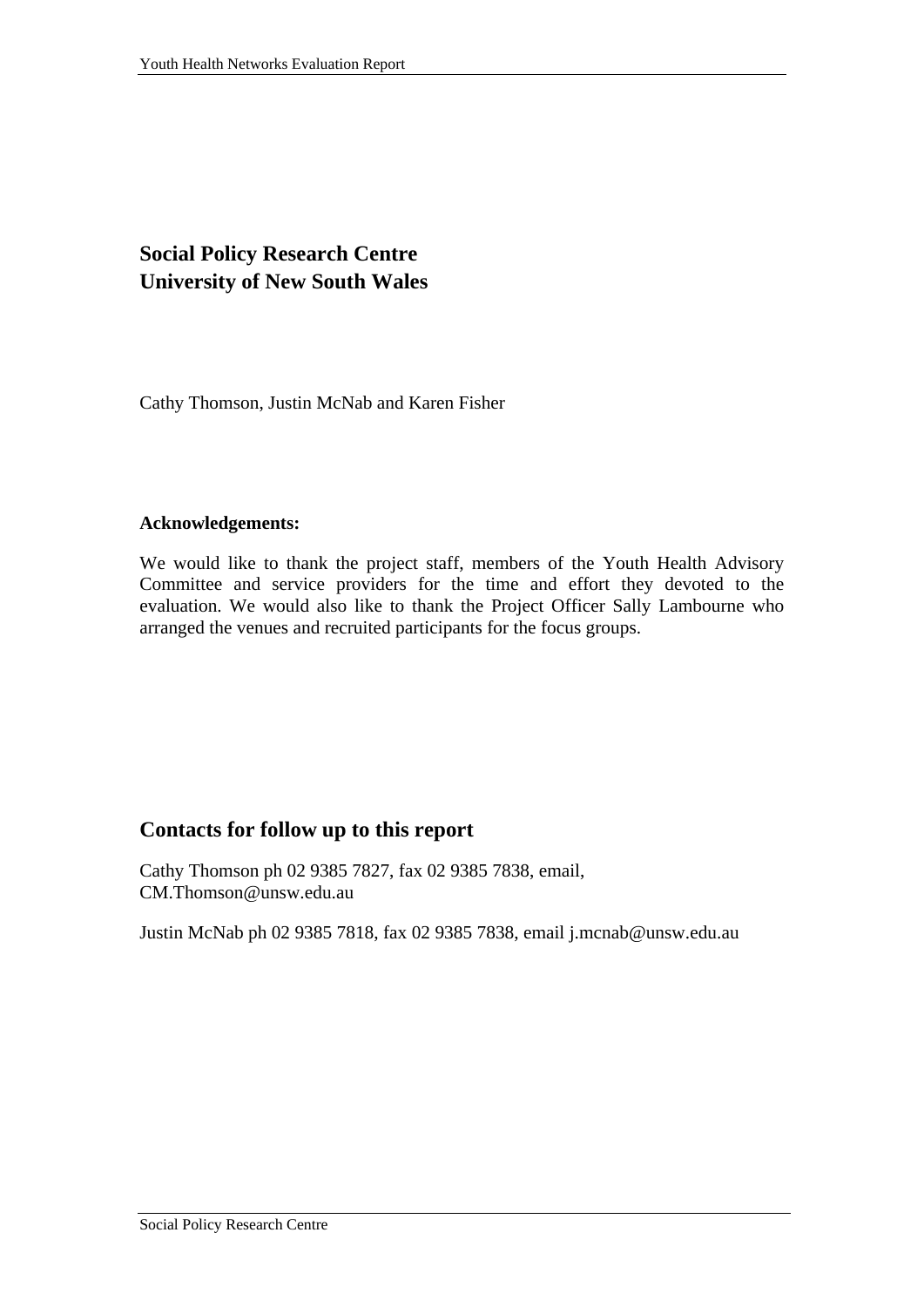## **Table of Contents**

| 1                     | 1.1<br>1.2       |     |
|-----------------------|------------------|-----|
| $\mathbf{2}$          |                  |     |
| 3                     | 3.1<br>32<br>3.3 |     |
| $\boldsymbol{\Delta}$ |                  |     |
|                       |                  | .28 |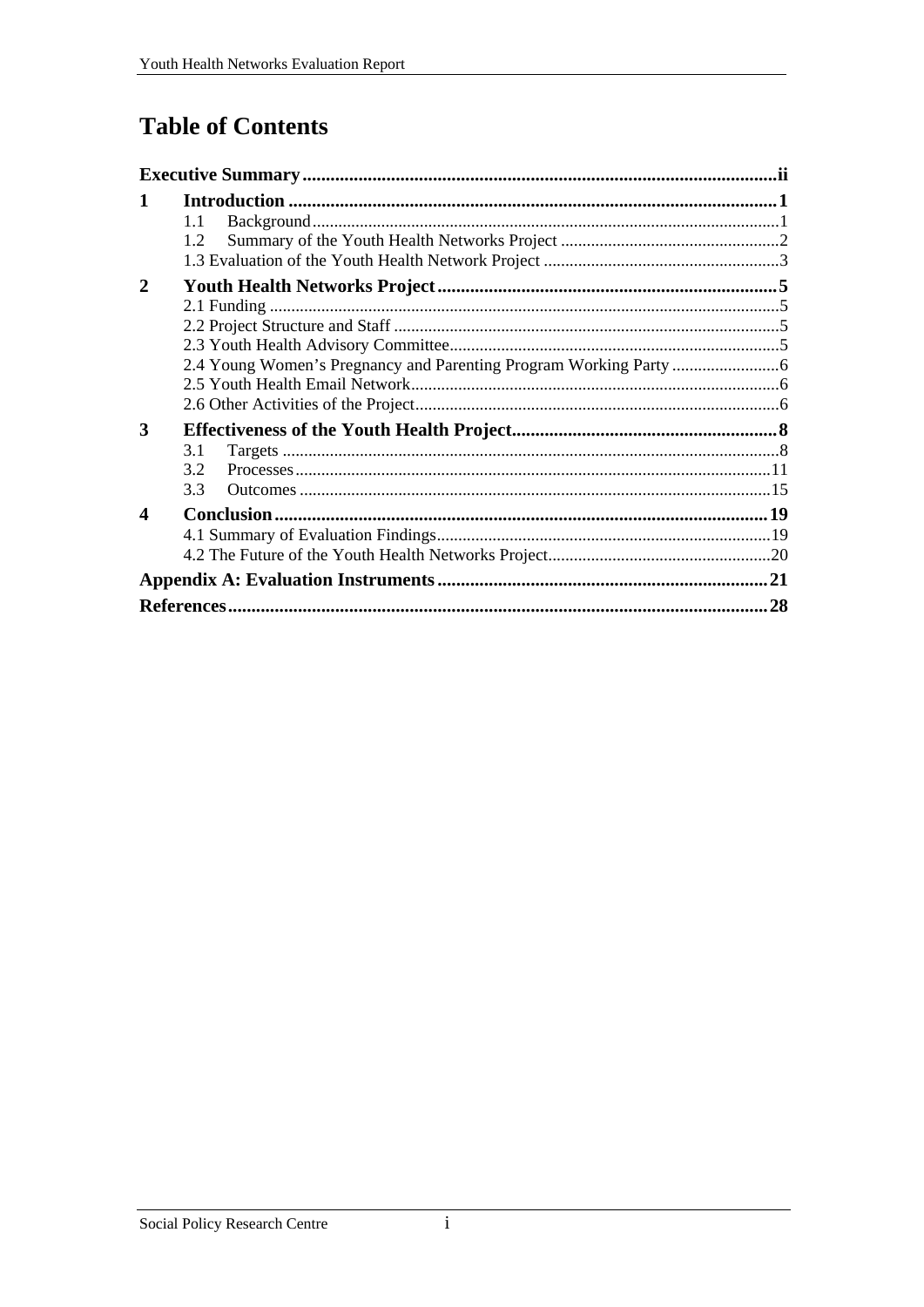## <span id="page-5-0"></span>**Executive Summary**

#### **The Youth Health Networks Project**

The Youth Health Networks Project (YHNP) was funded by NSW Health as part of the Community Health Innovation Program. NSW Health piloted this project to trial and evaluate new models of care and partnership arrangements between health and other agencies such as GPs, local councils, Police, the Department of Community Services, the Department of Education and community groups. The overall aim of the project was to encourage young people to:

- 1. identify their needs whether they be social, cultural, health or economic;
- 2. be involved in the planning and provision of their local health services, and
- 3. seek out professional help from services which are 'youth friendly' (NSW Health 1999).

The key objectives of the YHNP in South Eastern Sydney Area Health Service (SESAHS) were to enhance access to health services by young people and develop youth health networks within SESAHS. To achieve these objectives the project aimed to develop Area-wide networks that included young people and service providers and youth friendly service models.

#### **Evaluation**

The Social Policy Research Centre was commissioned to conduct the evaluation of the YHNP in SESAHS. The overall aim of the evaluation was to assess the effectiveness of the initiatives implemented in the project from March 1999 to December 2000 by gathering data on the targets, the processes and outcomes. The evaluation was conducted in three stages and used a combination of research methodologies including interviews with project staff, focus groups with service providers and members of Youth Health Advisory Committee and a survey of members of the Youth Health Email Network.

#### **Outcomes**

#### **Project Staff**

Two of the objectives as specified in the original proposal, creating youth friendly service provision and establishing a youth website, were modified by project staff to take account of the local environment. Project staff considered these objectives too ambitious for the Area given its lack of focus on youth health. Consequently, the project concentrated on raising awareness of youth health as this was seen as a starting point to changing the service culture within the Area.

According to the project staff the YHNP was successful in achieving a number of outcomes such as increasing service providers' knowledge of the available youth services in the Area and how young people can access these services, and bringing together service providers and giving them the opportunity to work collaboratively. In the project staff's view, another significant outcome of the project was that service providers had gained knowledge about how to access information about youth health issues and the health related support available for young people in the Area. Project staff also felt that as a result of the YHNP service providers were consulting with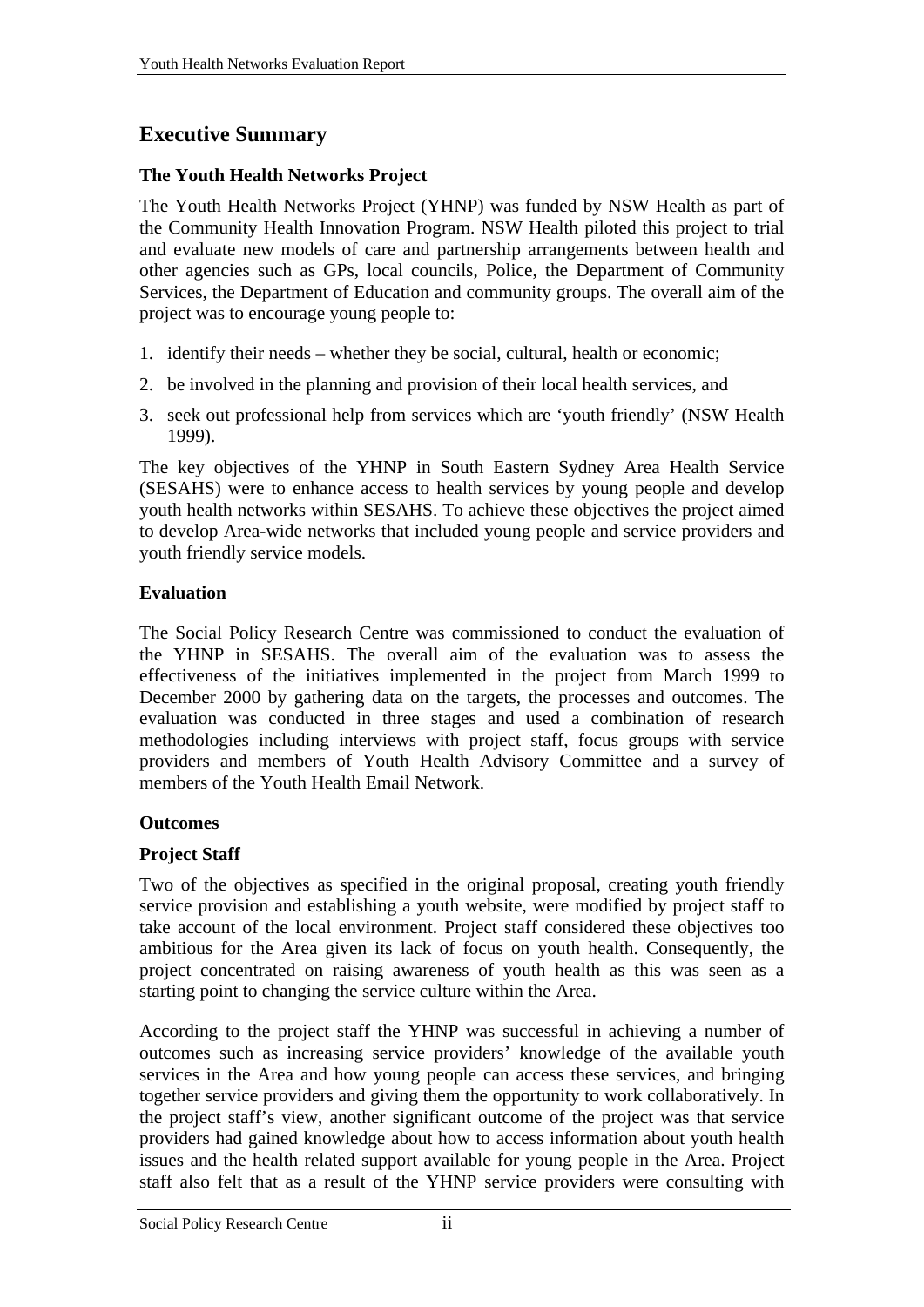young people and considering their needs in service development. These achievements have not, as yet, resulted in an increase in the number of young people accessing services in the Area. However, the project staff believed that the structures put in place by the project would enable this to be achieved in the future.

#### **Service Providers**

Prior to the establishment of the YHNP there was no focal point for youth health issues within the Area. Service providers felt that one of the most important outcomes from the project was that they now had a contact and referral point for young people. Service providers felt they could access information about youth health from the Project Officer which they could then pass on to other services.

According to service providers another significant outcome of the YHNP was that hospitals were considering youth health issues in the development of services. As a result, a mechanism for consulting young people had been established. Young people had been consulted through focus groups and surveys. This information had been fed back to the hospital administration and resulted in the provision of relevant training for workers.

Service providers were also of the view that another important outcome from YHNP was the establishment of a networking process that linked different types of services, such as health and community services. They were of the view that the Project Officer had acted as an intermediary and assumed responsibility for tasks such as chairing, minuting and coordinating meetings. This was considered important as service providers felt they did not have time to perform these activities because of their heavy caseloads.

#### **Youth Health Advisory Committee**

The Youth Health Advisory Committee (YHAC) was established in December 1999. The aim of the YHAC was to: guide and direct the YHNP; provide feedback about the Project's progress and activities; and assist with developing links with the Project's target group. The committee members consisted twelve young people, four South East Health workers and two GPs. The young people on the committee came from diverse backgrounds and were recruited through health services and other networks and also through contact with youth workers and schools.

Overall the members of the YHAC felt that given the time constraints of the Project they had achieved a great deal. The main outcome from the YHAC was a poster and a wallet card informing young people of their health rights, including their entitlement to a Medicare card when they reached 15 years of age. The members had been responsible for developing the idea and producing the poster and the wallet card. They planned to organise a launch of the poster in schools, doctors' surgeries, youth centres and shopping centres in late 2001.

Through their experience on the YHAC the young members commented they had developed valuable skills. These skills included the ability to articulate in a group, provide critical comments on issues and to work effectively as part of a team.

Participating in the YHAC, according to the members, had provided them with a unique opportunity to talk with different people about a range of issues. This had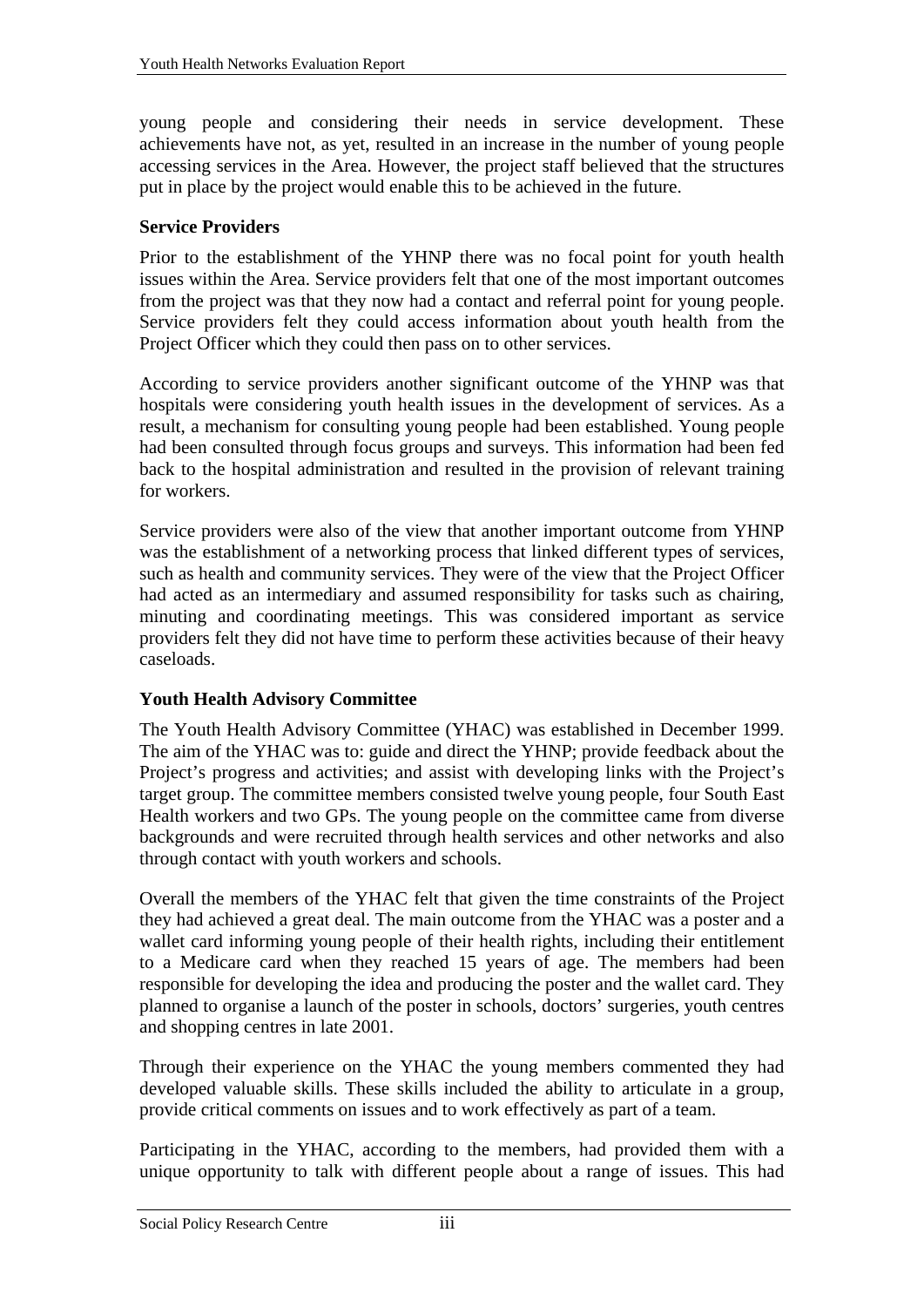increased their awareness of health rights issues and the types of services available for young people.

#### **Youth Health Email Network**

The Youth Health Email Network (YHEN) user group was established in January 2000 and consisted of SESAHS staff who worked with young people or were connected with those who worked with them. The aim of the YHEN was to encourage communication and information sharing and to facilitate networking amongst health services and workers. The e-mails were compiled by the Project Officer and took the form of a newsletter containing relevant information on youth health issues such as reports on the health and wellbeing of young people and how to increase youth participation. Members of the e-mail network could write about relevant issues and events and attach documents for discussion. Of those who had seen the YHEN, 78 per cent thought that it was an effective way to disseminate and share information about youth health issues.

#### **Other Activities**

While not forming a part of the main initiatives of the project, there were a number of other related outcomes generated from the activities of the YHNP. These included the following:

- The Child Health Committee was renamed the Child and Youth Health Committee. This was a result of the Project Officer's involvement in raising awareness of youth health issues and her input into the committee. In connection with this increased awareness, the health strategy produced by the committee included processes to address both child and youth health issues.
- The Sydney Children's Hospital Health Promotions Committee produced a draft discussion paper reviewing Adolescent Health Services and Issues for Sydney Children's Hospital. The participation of the Project Officer lead to specific recognition of youth health issues within the review.
- In collaboration with the H.A.R.D. unit, young people had become involved in the decision making within their Gay and Lesbian Youth Southern Suburbs Network (GLYSSN) groups. These young people had increased their knowledge about service availability and how to use services.
- In September 2000 a submission was made to Hurstville Council. The aim of the submission was to ensure that there were appropriate and accessible services for same-sex attracted young people in the St George and Sutherland areas. The submission was successful and received a community grant of \$5,500. This funding was used to employ a community artist who worked in partnership with young people from GLYSSN to develop appropriate strategies to increase samesex attracted young people's access to services.
- the submission of a funding application in conjunction with Carers NSW for the development and implementation of a youth carers support model, supported by four youth inter-agency networks in the area.
- the development of a community based suicide prevention project for the St George Area.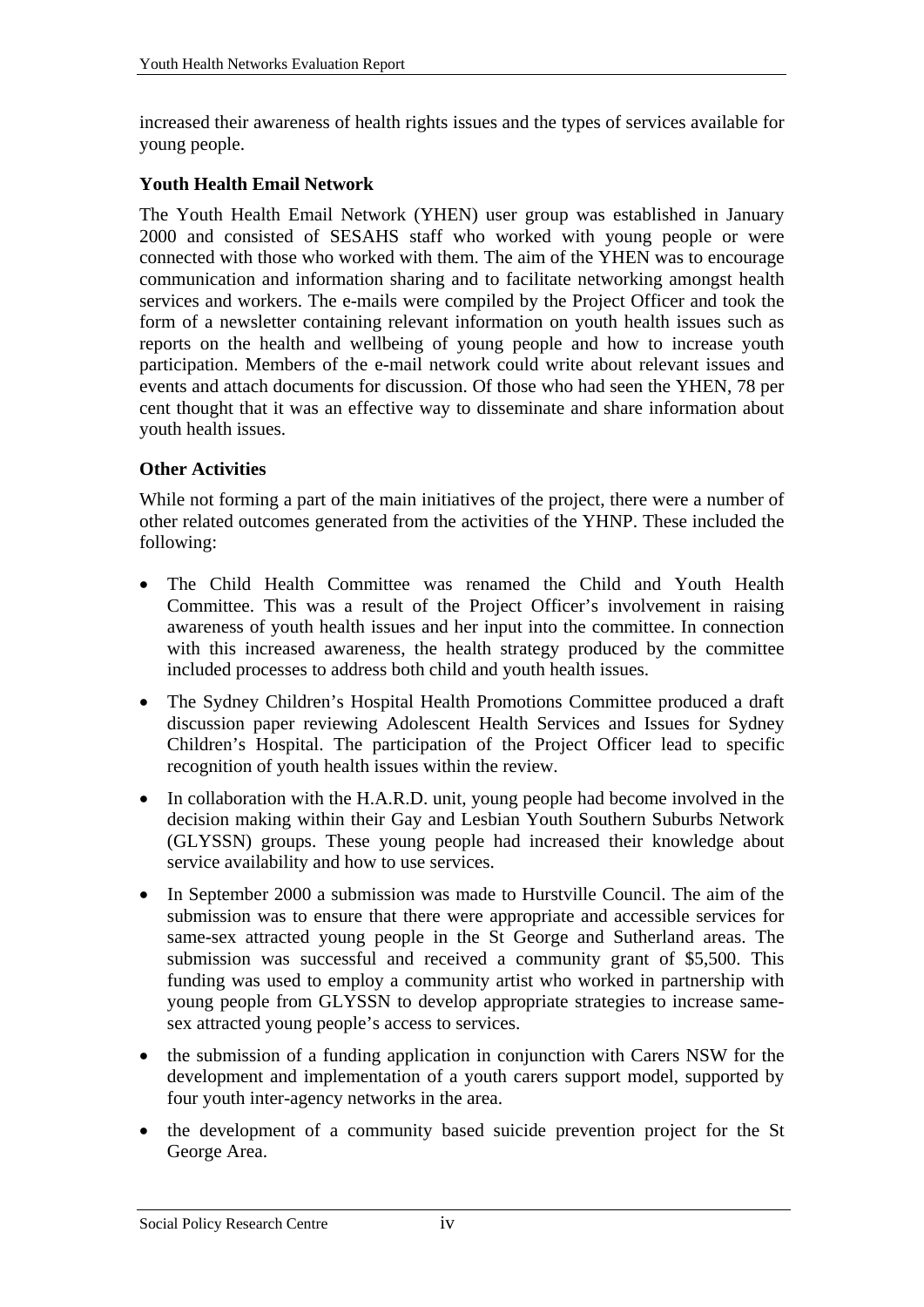Apart from these outcomes there were a wide range of other activities carried out that focused on developing collaborative partnerships with GPs, government and nongovernment, youth and community organisations.

#### **Conclusion**

Overall the evaluation found that the YHNP achieved a number of significant outcomes that contributed to encouraging young people to identify their needs and to be involved in the planning and provision of their local health services through meaningful consultation mechanisms. As a result of the YHNP service providers' knowledge of services available to young people in the Area increased. Some service providers also began working more collaboratively resulting in a greater focus on youth health issues and changes in their practice.

The evaluation identified the following factors as critical to the success of the Youth Health Networks Project:

- the appointment of a Project Officer with a background in health, experience in working with young people and highly developed networking and communication skills;
- a system of management that allowed the Project Officer to work autonomously and flexibly to develop initiatives responsive to the needs of the Area;
- a system of management that linked the Project Officer to key people within the executive level of the Area Health Service;
- the position of Project Officer not being physically located within or associated with a specific health field (eg mental health, health promotion, drug and alcohol services) and so being perceived by service providers as independent;
- sufficient financial resources to draw on to support various project initiatives; and
- young people being incorporated into the consultative mechanisms and the service development processes of the SESAHS in a youth friendly and meaningful way and hence allowing them to contribute as consumers and advocates of youth health issues.

The findings of the evaluation suggested some changes that would have assisted the Project in achieving its objectives. These were:

- having a steering committee to assist in the development and management of the project and also in fostering commitment from a wider range of relevant stakeholders both within and outside SESAHS;
- a longer time frame in which to establish Project initiatives; and
- additional YHNP Project Officers to work as part of a team.

The initiatives developed within this project would be replicable across other Area Health Services, although some modifications may be necessary to take account of the specific needs and youth profiles of other Areas.

The YHNP and the Project Officer provided a focus for a wide range of youth related issues in SESAHS. This demonstrated a need for permanent youth health related positions within the SESAHS. Sustaining and developing further youth health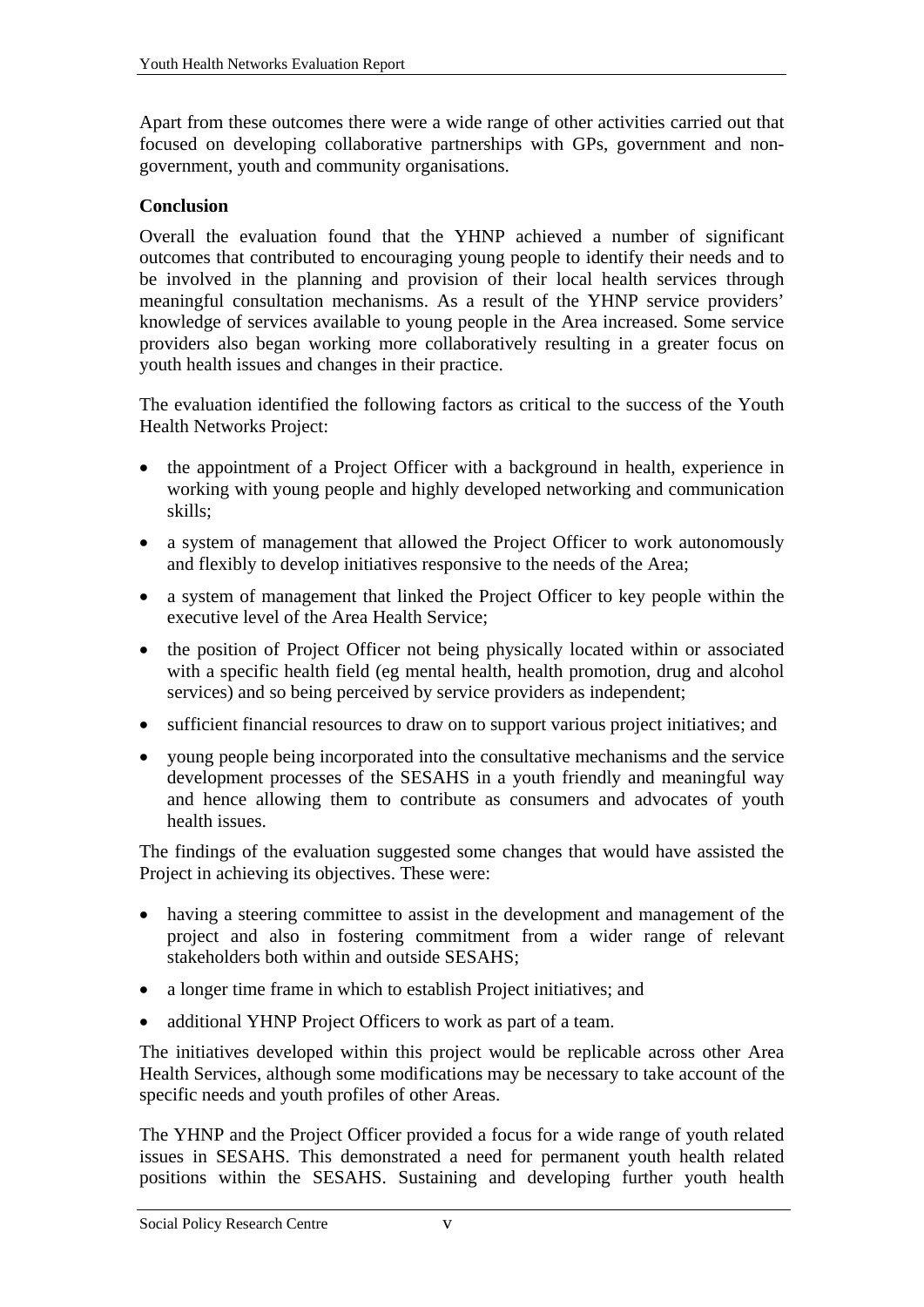initiatives within the Area appeared to depend on the creation of permanent youth health positions. This would assist other policy, research and project initiatives focusing on youth health to have continuity within and between Area Health Services and across other youth health related organisations throughout the community.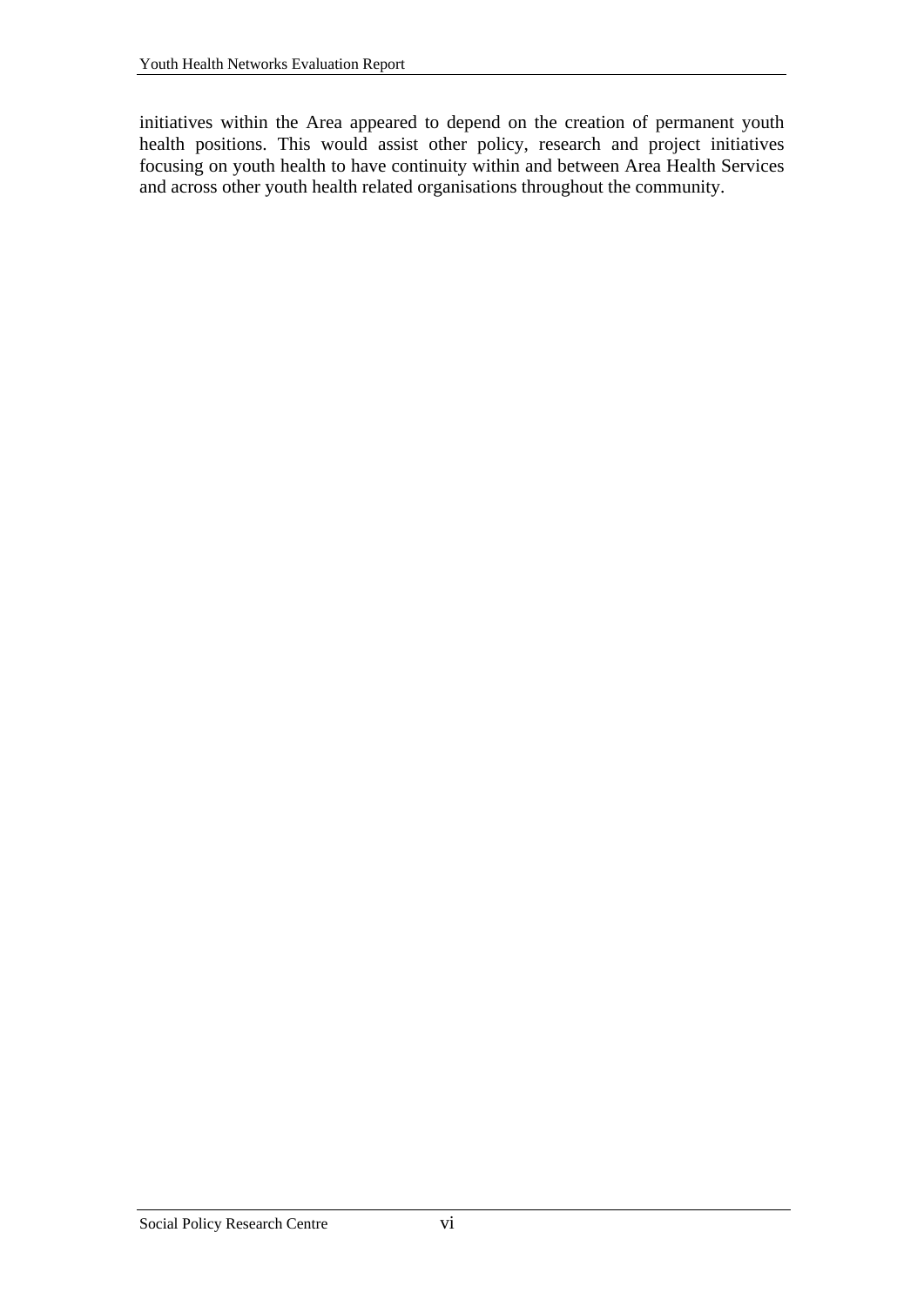## <span id="page-10-0"></span>**1 Introduction**

The Youth Health Network Project (YHNP) was funded by NSW Health as part of the Community Health Innovation Program. NSW Health piloted this project to trial and evaluate new models of care and partnership arrangements between health and other agencies such as GPs, local councils, Police, the Department of Community Services, the Department of Education and community groups. The overall aim of the project was to encourage young people to:

- 1. identify their needs whether they be social, cultural, health or economic;
- 2. be involved in the planning and provision of their local health services, and
- 3. seek out professional help from services which are 'youth friendly' (NSW Health 1999).

This report presents the findings of the evaluation of the YHNP in South Eastern Sydney Area Health Service (SESAHS). The first section of the report provides the background and summary of the YHNP and describes the methodology employed in the evaluation. The second section provides a brief overview of the major issues in youth health policy in Australia and more specifically in New South Wales. The third section outlines the development, implementation and initiatives of the YHNP. This is followed by a review of the results of the evaluation in terms of the effectiveness of the YHNP in achieving its aims and objectives. The final section of the report summarises the overall findings of the evaluation and then discusses the future of the project.

#### **1.1 Background**

Much of the policy and literature in the area of youth health acknowledges that adolescence is often a turbulent time, a time of transition from childhood to adulthood, where young people are maturing physically, emotionally and socially. In the broader social context, the high incidence of youth unemployment, depression and suicide has highlighted the importance for policy to address the special needs of young people. Studies have shown that young people need specific targeting so that they are not discouraged from using unemployment, health or other services (Mitchell, 1998: 10; Shaver and Paxman, 1995: 11).

It is also generally recognised by policy makers and health professionals that the main health risks for adolescents arise from their own unhealthy or 'risk taking' behaviours. As a consequence of the issues involved, many youth health policy initiatives advocate a holistic approach in the establishment or continuation of healthy attitudes and behaviours established during this life period. The World Health Organisation provides a definition of holistic health as 'a state of complete physical, mental and social well-being and not merely the absence of disease and infirmity' (World Health Organisation, 1998).

In response to the need to develop specific youth health initiatives in New South Wales, the NSW Ministerial Youth Health Taskforce defined a key policy aim as 'ensuring easy access to high quality, appropriate services' for young people (1991: 11). To overcome access barriers, it was suggested services should, among other things, involve young people in the planning and running of relevant health service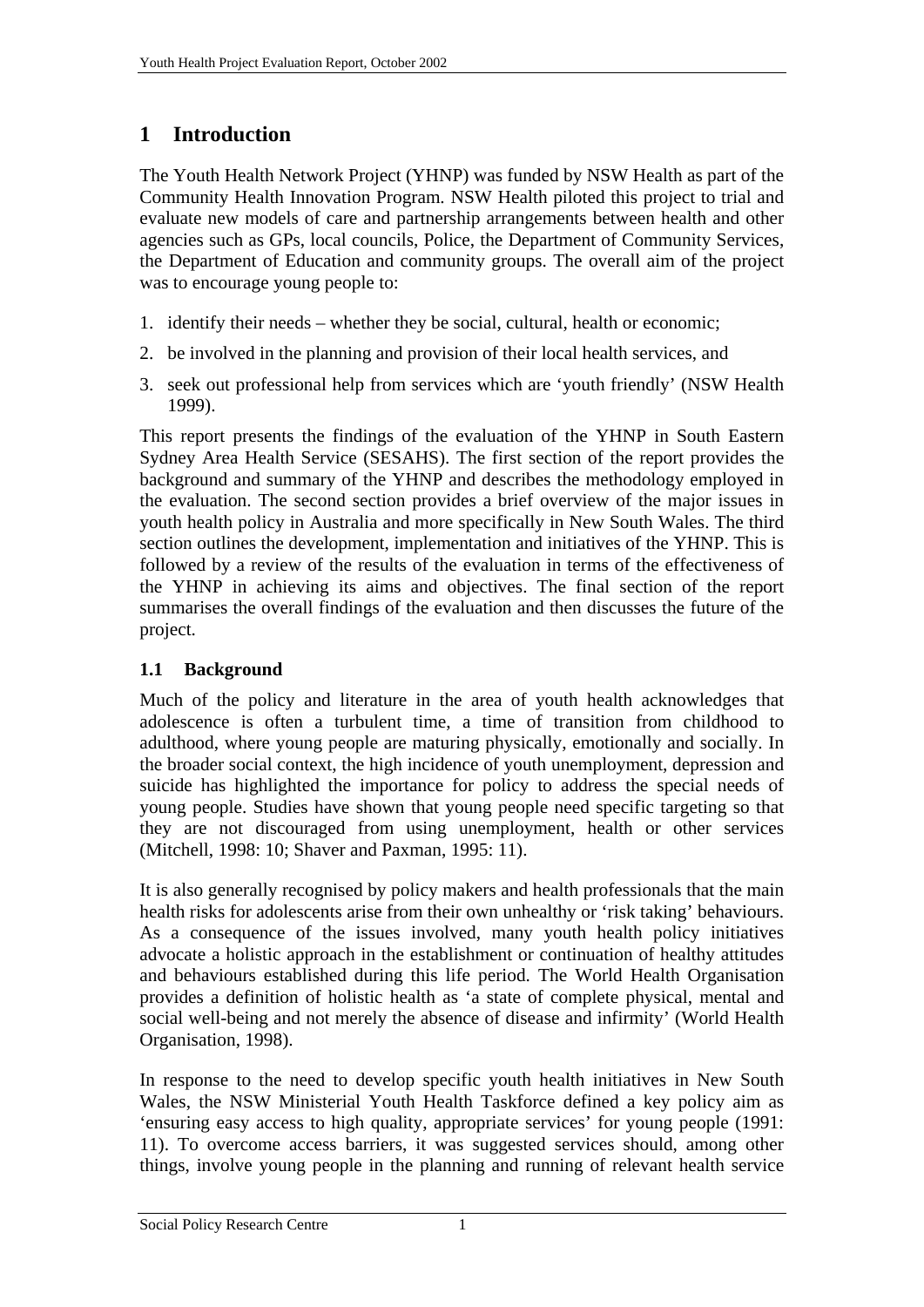<span id="page-11-0"></span>activities (ibid: 12). As a specific strategy to improve responsiveness of mainstream health services to young people it was suggested that health staff have access to specialist adolescent consultants and that training and support be provided for young people who participate in the planning and delivery of youth health services (ibid). A comprehensive national youth health policy was developed in 1995 when Commonwealth, State and Territory Governments made a formal commitment 'to work co-operatively to promote, maintain and improve the health status of all Australian children and young people' (CDHSH, 1995).

More recently, the involvement of young people at all stages of policy development has been highlighted in the 1998 amendment to the NSW Local Government Act 1993 which requires local councils to discuss social and community planning with youth. NSW Health is also committed to involving young people in the development, delivery and evaluation of health care services (NSW Health, 1999; Paterson, 1999: 41). NSW Health's policy document 'Young People's Health: Our Future' focused on the need to improve access and quality of health services for youth and to promote partnerships both within and outside the health system (1999: 4).

Another aspect of the wider policy and health environment that forms part of the background to the YHNP is the now well established practice of consultation with and/or advocacy on behalf of special interest or consumer groups. Young people are recognised as one of many consumer groups within the health system that have particular health and other care needs. It has long been recognised that consultation with and feedback from consumer groups can improve participation from those who need care, access to services and health outcomes. However, while many professionals and policy makers have sought the input of consumers and special interest groups, others are more cautious, raising points about the difficulty of power relations, tokenism and representation in the broader effort to carry out participatory research and seek meaningful consultation with these groups (see for example Paterson 1999, Flowers 1998 and Wilkins et al 1993).

#### **1.2 Summary of the Youth Health Networks Project**

Initially Northern Sydney Area Health Service (NSAHS) and SESAHS developed the YHNP collaboratively in response to concerns about young people's access to health services. NSAHS and SESAHS formed a consortium in recognition of the need to work collaboratively to ensure that health services were meeting the needs of young people. Although a joint proposal was submitted to the NSW Health sponsored Community Health Innovation Program it was decided that each would adopt an approach appropriate to their Area.

The NSAHS project developed three main initiatives designed to improve young people's access to health services. The first involved conducting a literature review to assist in the development of guidelines as to what makes services 'youth friendly'. The second initiative was to develop a youth internet site. The third initiative involved recruiting and training young people in the Area to be 'youth consultants'. These consultants visited service providers in the Area and conducted a review of their 'youth friendliness'. A separate evaluation of the Youthealth Project in NSAHS was completed in November 2000 (NcNab and Fisher, 2000).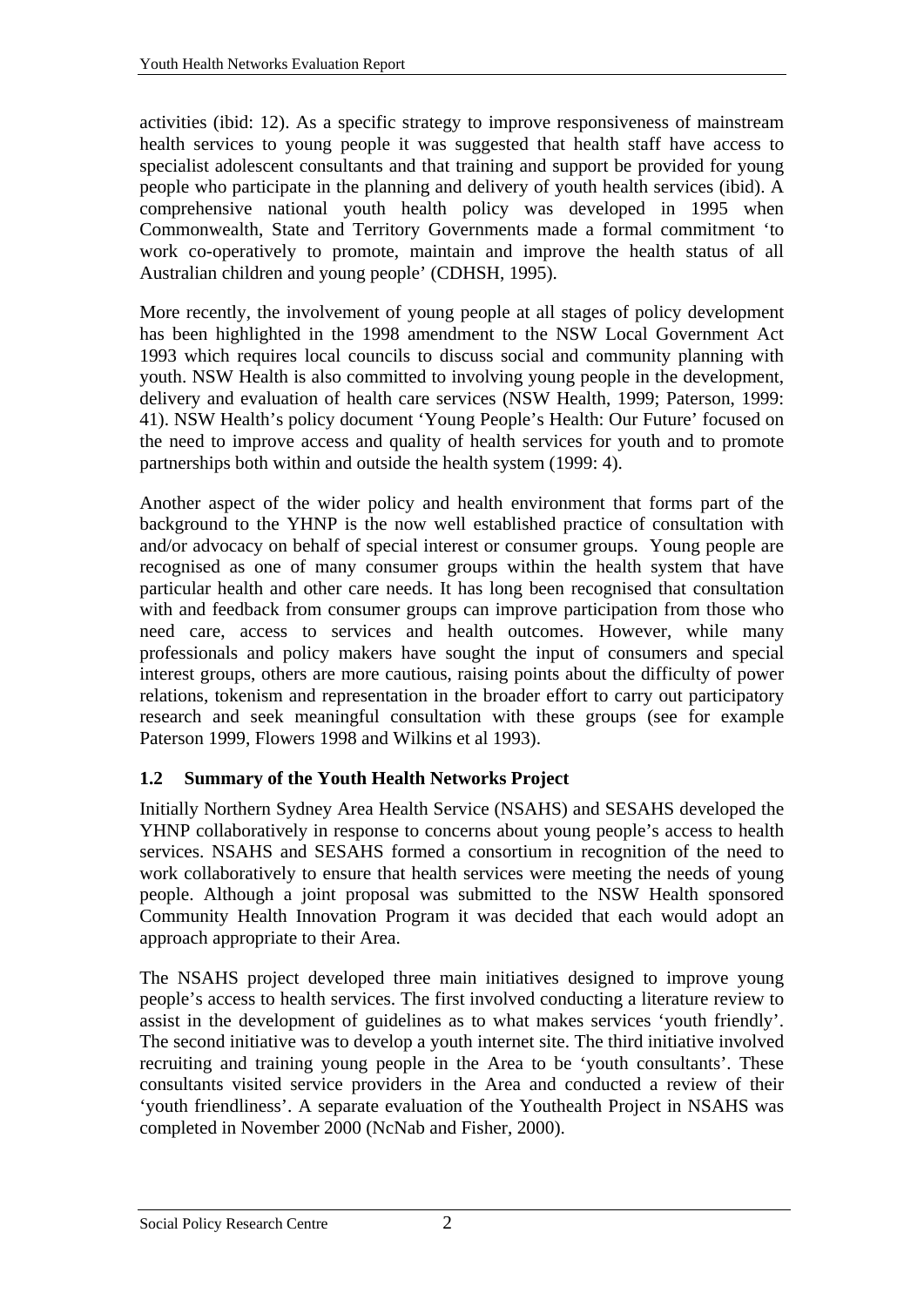<span id="page-12-0"></span>The key objectives of the YHNP in SESAHS were to: enhance access to health services by young people and develop youth health networks within SESAHS. To achieve these objectives the project aimed to develop Area-wide networks that included young people and service providers and youth friendly service models.

#### **1.3 Evaluation of the Youth Health Network Project**

The Social Policy Research Centre was commissioned to conduct the evaluation of the YHNP in SESAHS. The overall aim of the evaluation was to assess the effectiveness of the initiatives implemented in the project from March 1999 to December 2000 by gathering data on the targets, the processes and outcomes. The evaluation was conducted in three stages and used a combination of research methodologies. The three stages included:

- **Stage I** involved meeting with the project staff to clarify priorities.
- **Stage II** consisted of the fieldwork component, including both the collection and analysis of data from four sources by:
	- o focus groups held with key stakeholders including service providers and youth representatives on the Youth Health Advisory Committee;
	- o a survey of health workers participating in the Youth Health E-mail Network;
	- o a documentary review; and
	- o a case study of a service provider.
- **Stage III** of the project involved consultation with members of the project staff to prepare a final report.

The data collection instruments were designed to collect information on three aspects of the project: targets or outputs, the processes and outcomes of the project.

**Targets**: The targets or outputs were developed by the project and included: health worker participation in an e-mail user group initiative; the recruitment and attendance of youth representatives on the Youth Health Advisory Committee; service provider involvement; the production of inter-agency guidelines for structured inter-agency committee meetings; the Project Officer's participation in two executive level SESAHS hospital committees, the children's hospital committee and the operational working group for emotional, behavioural and social health services for younger people; and participation in other partnerships, networks and initiatives as they arose, including workers and young women's pregnancy and parenting program and the Gay and Lesbian Youth Social Support Network. Appropriate documentation from these targets were gathered by the SESAHS Project Officer for the evaluation.

**Process**: Information regarding the processes by which these targets were met was gathered in the interviews and focus groups. A case study of a service provider involved in the working party for the Young Women's Pregnancy and Parenting Program and a survey of email user group provided additional information. The data collection instruments are included in Appendix 1.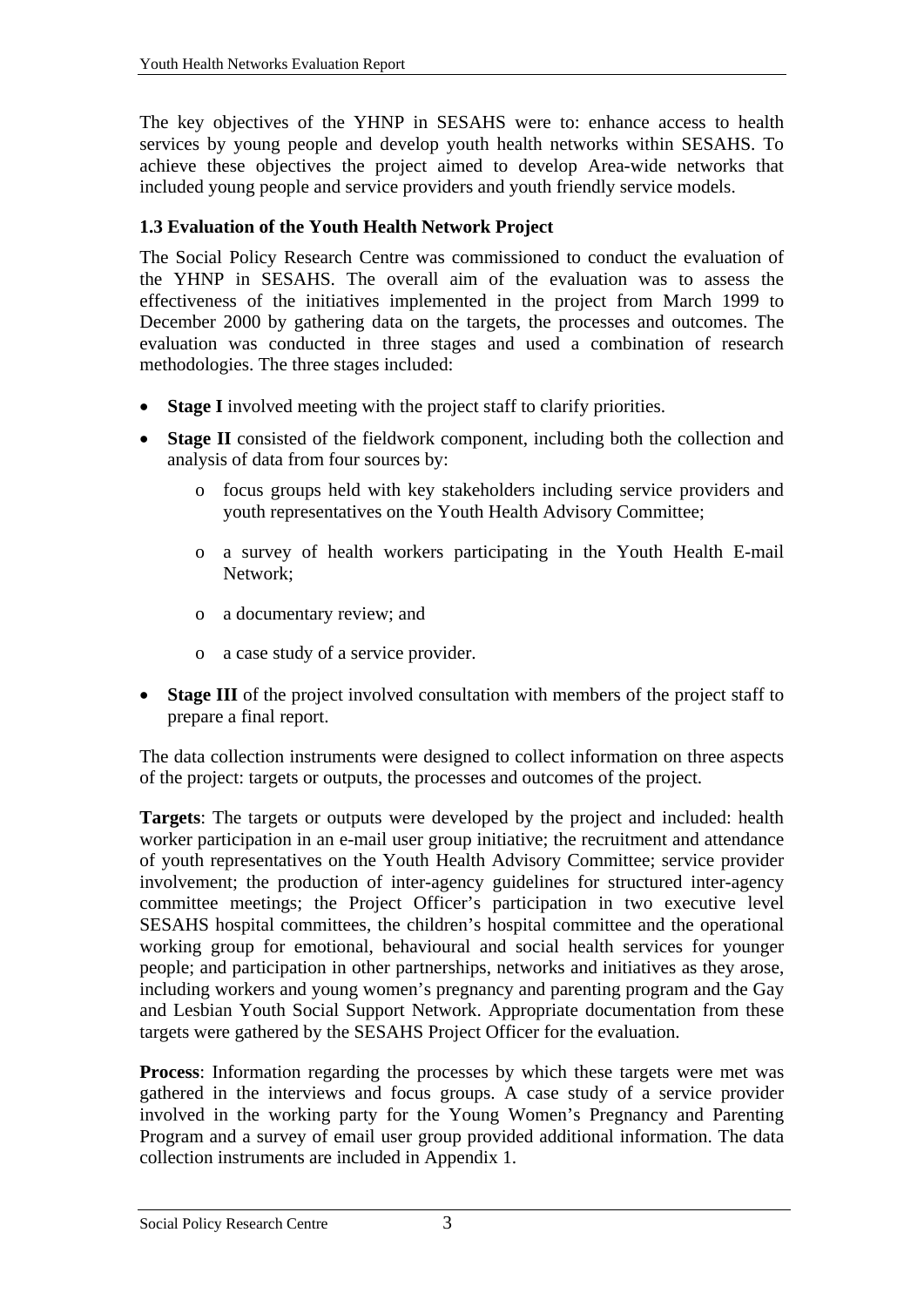**Outcomes**: Outcomes were difficult to measure because of the short-term nature of the project. Many of the outcomes will be achieved over the long-term. However, the evaluation gathered information from focus groups, the health worker survey and documentary review to assess whether some of the anticipated intermediate outcomes such as increased communication between services and awareness of youth friendly practices had been achieved.

The evaluators and project staff worked closely together during the evaluation to ensure that maximum information exchange and accurate data collection occurred. In addition it was important that the evaluation kept pace with the innovative and evolutionary nature of the project.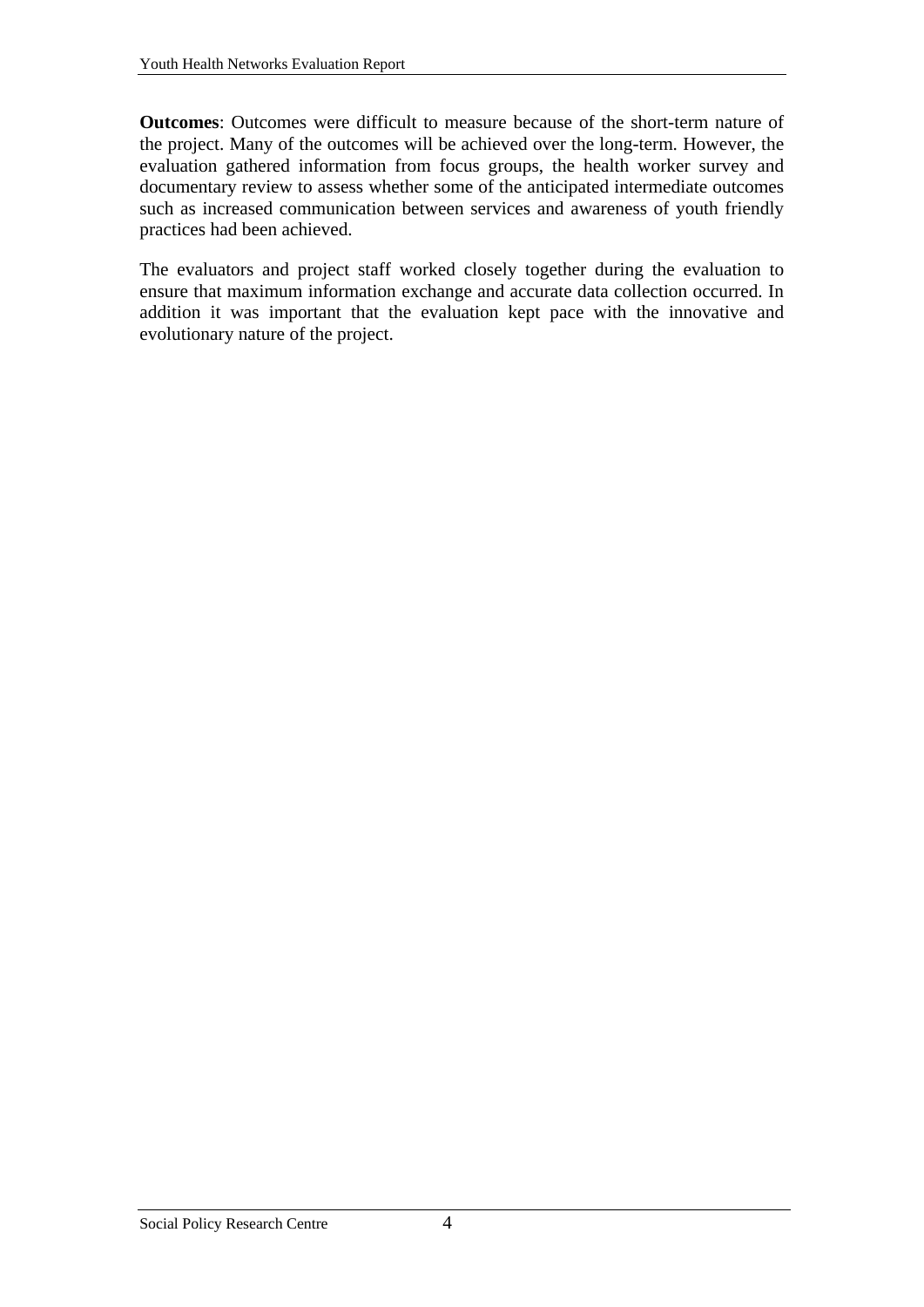## <span id="page-14-0"></span>**2 Youth Health Networks Project**

This section reviews the organisation, development, implementation and activities of YHNP. First, the funding for the project is outlined followed by a summary of the project structure and staffing. The main initiatives implemented in the project are then described, including the Youth Health Advisory Committee, the Youth Health Email Network and the Young Women's Pregnancy and Parenting Program.

## **2.1 Funding**

YHNP in SESAHS was funded through the NSW Health sponsored Community Health Innovation Program in early 1999. An amount of \$100,000 per annum for two years (1998 – 2000) was received by SESAHS. This funding was part of a \$2 million investment over 2 years to implement Community Health pilot programs throughout NSW (NSW Health 1998: 9).

As stated in the NSW Health policy document, *Strengthening Community Health: A Framework for the Future* 'The project will work with young people … to identify youth needs and plan and market a network of services that are responsive and 'youth friendly'. Youth community care networks were to be developed in partnership with general practitioners and other agencies' (NSW Health, 1998:12).

## **2.2 Project Structure and Staff**

Prior to the development of the YHNP in SESAHS there was no specific focus on youth health issues or youth health needs in the Area. The YHNP in SESAHS commenced in July 1999. The project was supported at the executive level by Sally Torr, Associate Director of Community Development and Rita Creegan, Director of Nursing and Community Development, within SESAHS. The Project did not have an executive steering committee.

The Associate Director Community Development for SESAHS was the Project Manager and had overall responsibility for the project. The Project Manager provided supervision and advice to the Project Officers. The Project Officers were responsible for the day-to day operation of the Project. Initially a full-time Project Officer was appointed for a period of 6 months, which was extended for 6 months and subsequently extended for a further 6 months (July 2000-January 2001). A second full-time Project Officer initially worked on the project for 3 months (July - September 1999).

## **2.3 Youth Health Advisory Committee**

The Youth Health Advisory Committee (YHAC) was established in December 1999. The aim of the YHAC was to guide and direct the YHNP; provide feedback about the Project's progress and activities and to assist with developing links with the Project's target group. The Committee members consisted of twelve young people, four South East Health workers and two GPs. The young people on the Committee came from diverse backgrounds and were recruited through health services, other networks and contact with youth workers and schools.

The YHAC met approximately every six weeks for two hours. Transport costs for young people were reimbursed and members received \$20.00 per meeting payable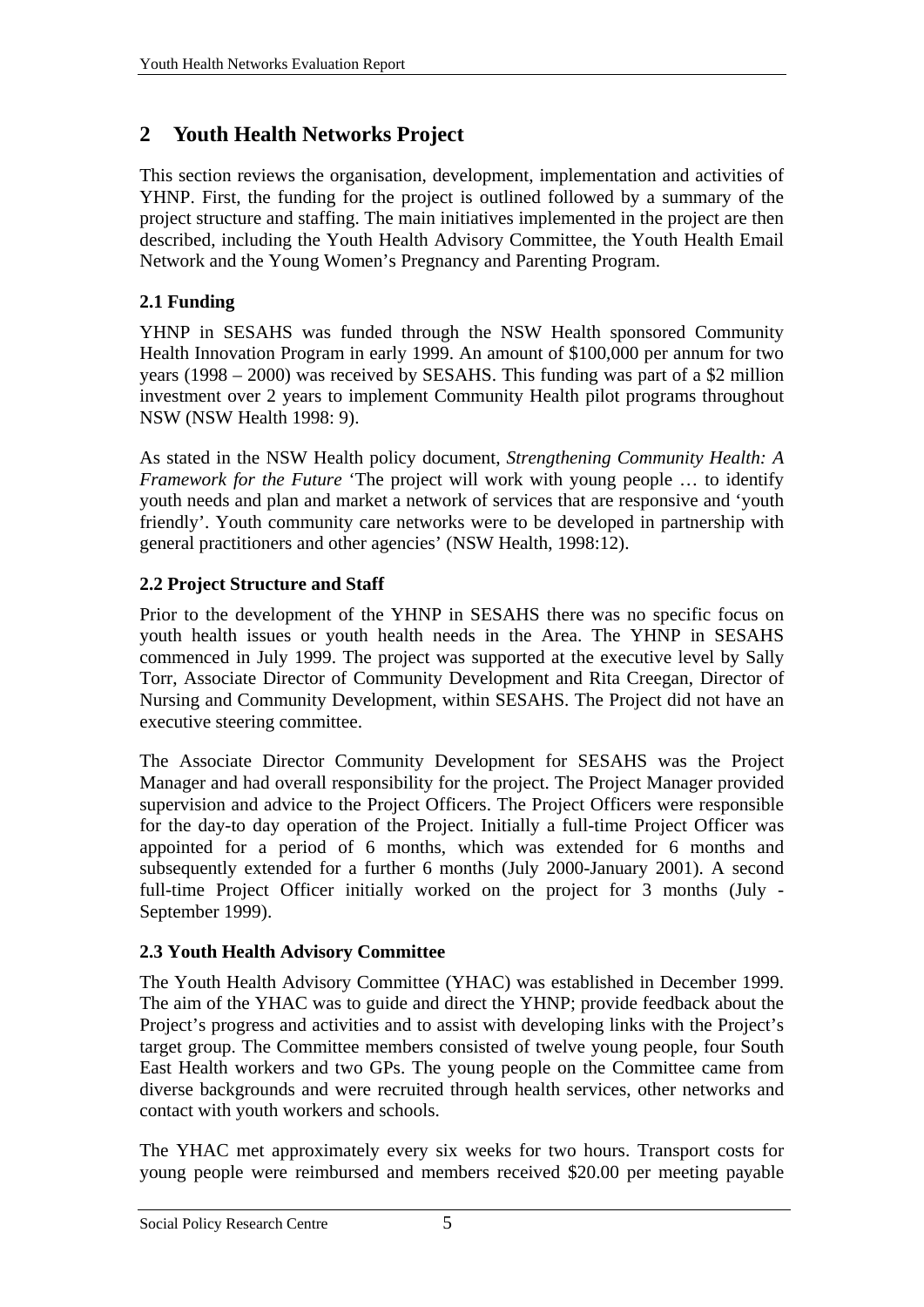<span id="page-15-0"></span>after attending three meetings. The YHNP's Project Officer was responsible for ensuring that the YHAC members were informed of the Project's progress by providing minutes of meetings and relevant material about the Project as well as a written agenda for each meeting.

#### **2.4 Young Women's Pregnancy and Parenting Program Working Party**

In March 2000 a meeting was held to discuss the partnership between the Glen Mervyn Young Women's Health Program and the Royal Hospital for Women (RHW). The aim of this group was to develop a more formalised model for the RHW work with young women and their partners from Glen Mervyn. The Project Officer from the YHNP was consulted and invited to participate. The Project Officer agreed to work with both organisations with the aim of developing a service model for young women who were pregnant attending obstetric hospitals in SESAHS.

A working party was formed and included representatives from RHW, Community Health Services, Women's Health, the Youth Sector, Glen Mervyn and the Project Officer from the YHNP. Focus groups were conducted with a number of young women. A survey of early childhood health nurses working with young women and others working with young women accessing the RHW was developed to gain information about young women accessing services in the area. In addition a working party was formed to develop a seminar for in-service training for hospital staff, other interested workers and early childhood health nurses. The surveys and in-service training were conducted in early 2001. The working party produced a proposal to develop appropriate and accessible services for young women who were pregnant and/or parents in South Eastern Sydney. This was submitted to the Area Women's Health Co-ordinator who supported the project and worked with the Project Officer to secure funding.

The aim of the program, once it is developed, will be to network young women to each other, prepare young women for birth and young men and women for parenthood. The program will also endeavour to support young people so that they can increase their confidence, develop an awareness of their rights and responsibilities and gain knowledge about available services.

#### **2.5 Youth Health Email Network**

The Youth Health E-mail Network (YHEN) user group was established in January 2000, consisting of SESAHS staff who worked with young people or were connected with those who worked with them. The aim of the YHEN was to encourage communication and information sharing and to facilitate networking amongst health services and workers. The e-mails were compiled by the Project Officer. The material from the e-mails was produced and took the form of a newsletter containing relevant information on youth health issues such as reports on the health and wellbeing of young people and how to increase youth participation. Participants could also write about relevant issues and events and attach documents for discussion.

#### **2.6 Other Activities of the Project**

#### **Area Child Health Committee**

In August 1999 the Project Officer for the YHNP was invited to attend the SESAHS Child Health Services Committee now known as the SESAHS Child and Youth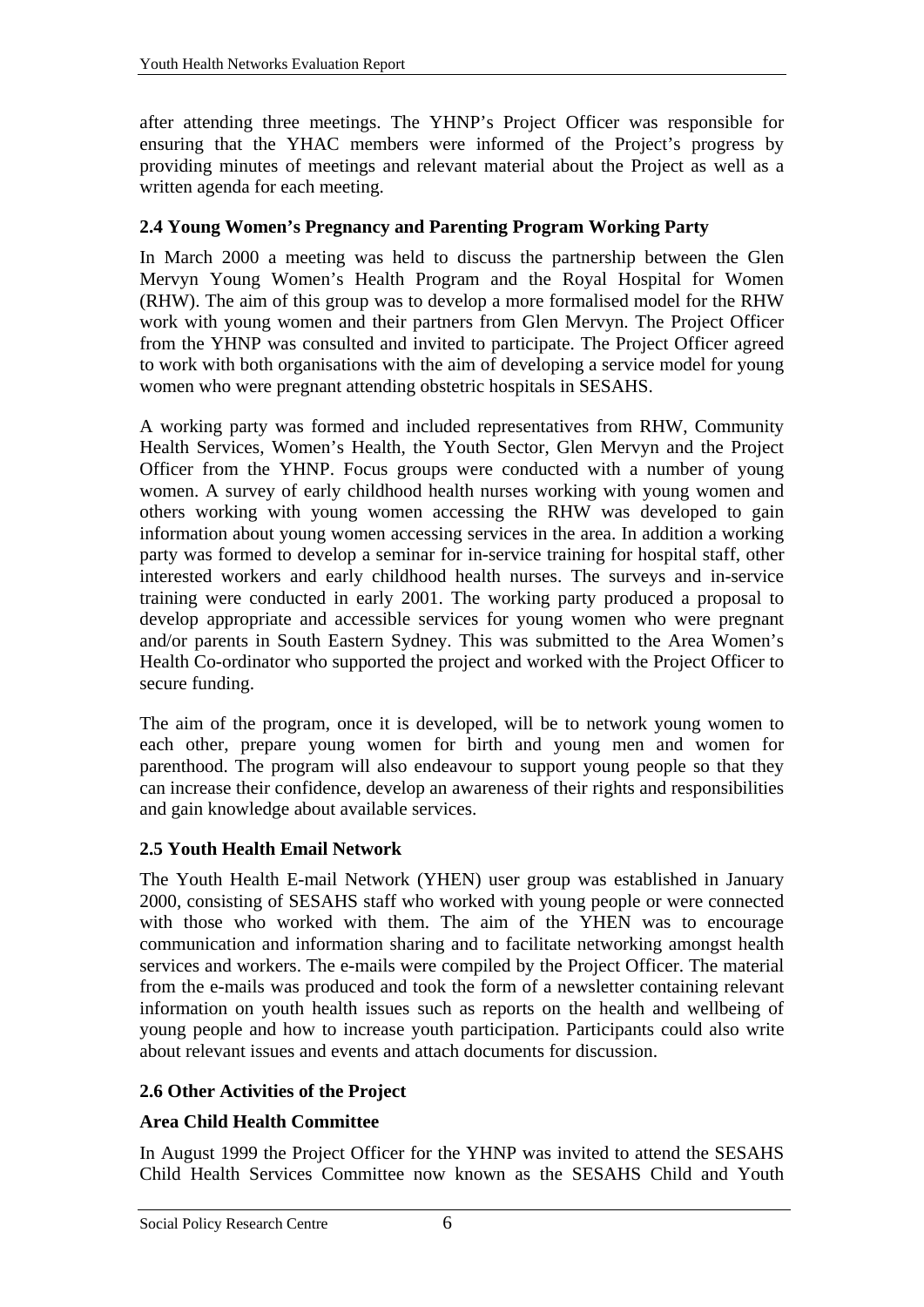Health Services Committee. The committee was formed prior to the development of the YHNP. It was designed to provide leadership in health and increase communication between child health services. The Project Officer actively participated in the Committee emphasising the need to acknowledge youth in the development of health policy. In February 2001, the committee produced the Child and Youth Health Strategy in response to the needs of children and young people in the Area.

#### **Gay and Lesbian Youth Southern Suburbs Network**

The Gay and Lesbian Youth Southern Suburbs Network (GLYSSN) is a group for same sex attracted people aged under 26 years in Sydney's southern suburbs. GLYSSN was established in 1995 prior to the development of the YHNP. The aim of GLYSSN is to provide a safe and supportive environment where young people can have increased access to peer support, health-related information, resources and referral sources. The operation of GLYSSN is based on a youth participation and peer support model. Group members are responsible for decisions about the content of group discussions and activities within the group, promotional issues and group functioning. The working group is responsible for overseeing all GLYSSN activities. However, since the appointment of the Project Officer to the YHNP, there has been an increase in collaboration and partnership between GLYSSN and the HIV AIDS and Related Diseases (H.A.R.D.) Unit.

#### **Sydney Children's Hospital Health Promotions Committee**

The Project Officer from the YHNP was invited to attend the Sydney Children's Hospital Health Promotions Committee meeting in November 1999. Following this meeting a working party was formed with representatives from Health Promotions, Divisions of Allied Health, Emergency Department, the Executive Director's Unit of Sydney Children's Hospital, the South East Health Promotion Service and the Project Officer from the YHNP. The Committee produced a draft discussion paper reviewing Adolescent Health Services and Issues for Sydney Children's Hospital.

#### *Other Related Activities*

The Project Officer continued to network with other parties interested in the health of young people during the course of the project. These activities included: attending interagency meetings, acting as a point of contact for information and referral for community and council based service providers and guiding service providers through the SESAHS health bureaucracy. The following section of the report evaluates these activities and initiatives.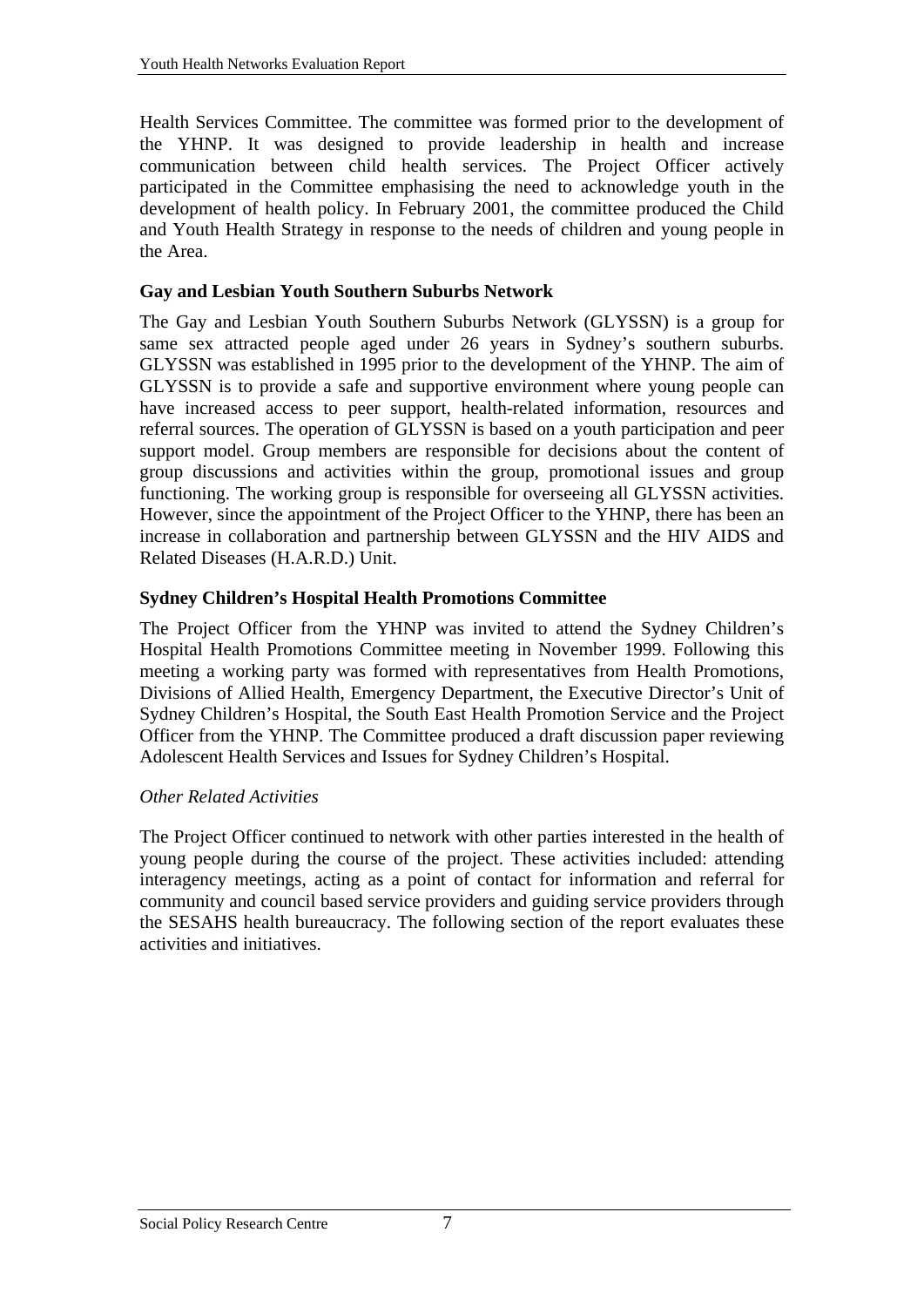## <span id="page-17-0"></span>**3 Effectiveness of the Youth Health Project**

This section of the report examines the effectiveness of the YHNP in terms of three elements: targets or outputs, processes and outcomes. First the project's activities are compared to the original targets and outputs. This is followed by a review of the processes employed to reach the targets or outputs. Finally the outcomes in the projects are discussed.

A number of different methodologies were used to gather this information including focus groups with service providers and members of the Youth Health Advisory Committee, interviews with project staff and a member of the Young Women who are Pregnant and Parents working party and a mailed survey to a random sample of the YHEN participants.

#### **3.1 Targets**

The text below is reproduced from the Progress Report December 2000 compiled by the YHNP Project Officer. It summarises the progress against each of the strategies described in the project's Strategic Plan.

*Strategy 1.1 Appoint an experienced network planner/leader to liaise with local youth, GP's, Government and non-Government agencies to develop an appropriate communication medium to ensure youth have access to services they need.* 

- The Youth Health Networks Project commenced July 1999 with the appointment of:
	- o 1 x full time Project Officer for 12 months. This position has now been extended a further 6 months (July 2000 to January 2001).
	- o 1 x full time Project Officer for a 3-month secondment from the NSW Police Department (July – September 1999).
- The Social Policy Research Centre of UNSW was contracted to evaluate the Youth Health Networks Project. An evaluation proposal has been developed.

*Strategy 2.1 Develop collaborative partnerships between youth, government and nongovernment services, local councils, GP's, schools and relevant sports, recreational and cultural clubs.* 

- Consultations initiated with youth service providers inside and outside health sector to establish an area youth profile.
- Ongoing review of relevant service directories, reports and social and strategic plans to support area youth profile.
- Questionnaires distributed (face to face or e-mail) to identified youth service providers across the Area-health and non-health.
- 6 Youth Interagency meetings identified across SESAHS.
- Attending 4 Youth Interagency meetings to network and maintain a profile and increase the capacity of the project to develop collaborative partnerships.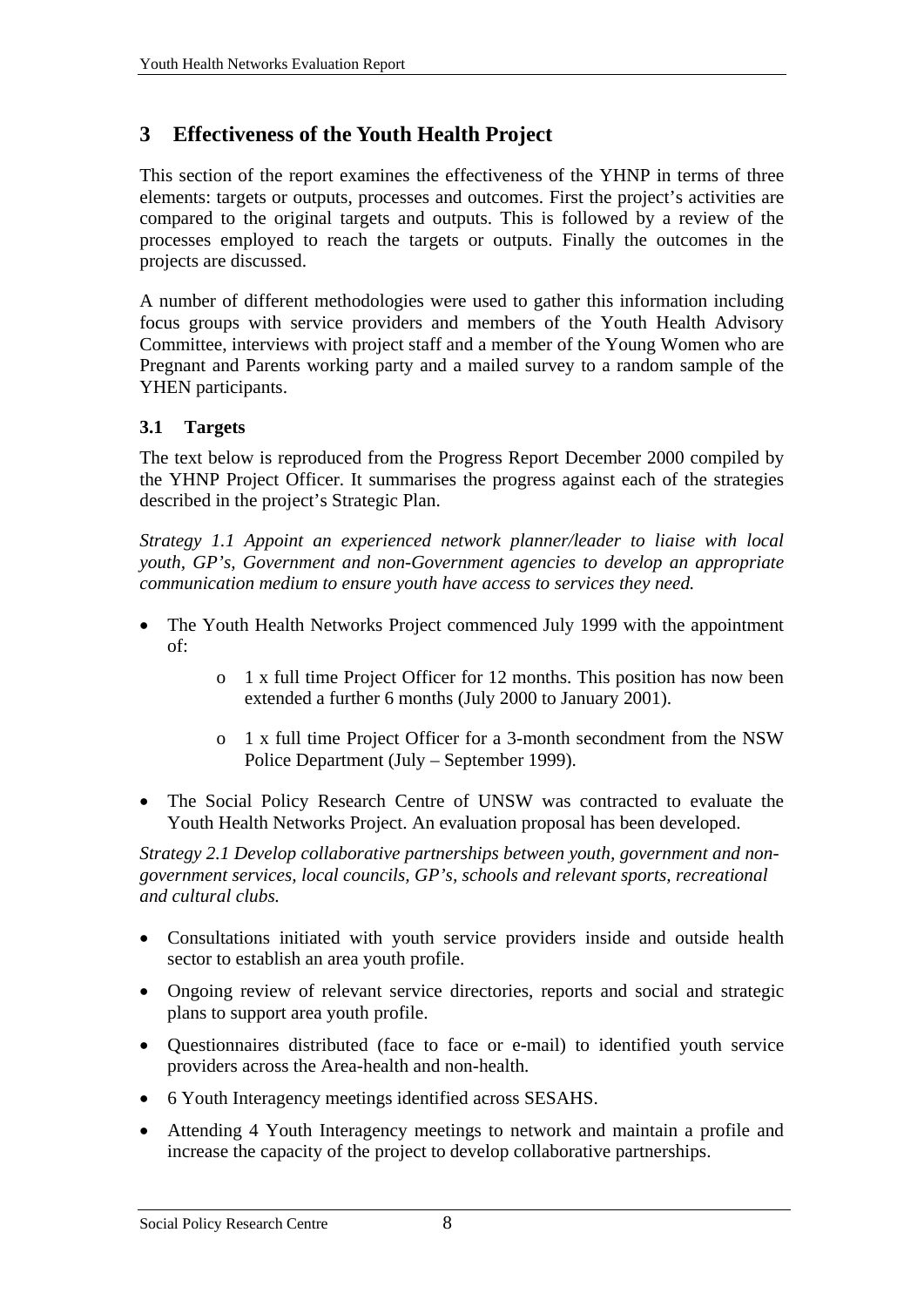- Identified key SESAHS staff attending Youth Interagencies to work collaboratively:
	- o To develop guidelines for *SEH Representation on Youth Interagencies,*
	- o Establish mechanisms for maintenance of guidelines.
- Ongoing liaison with relevant youth service providers inside and outside health sector including 4 GP Divisions to establish and maintain essential links and increase opportunities to develop collaborative partnerships.
- Youth Health Advisory Committee established. Representatives include 12 local young people, four SESAHS staff and two GP's. 11 Committee meetings to date, next meeting March 2001.
- The H.A.R.D. unit and the YHNP established the GLYSSN Working Group, representatives include; young people, local youth workers, SESAHS staff, to support and inform GLYSSN activities.
- Collaborative Partnership developed with the HIV/AIDS and Related Diseases Unit to facilitate GLYSSN.
- Working with the SESAHS Area Consumer Coordinator and young people who are consumers of Mental Health Services to increase youth consumer activity and participation with SESAHS Mental Health Services.
- Collaborating with young people, youth service providers (Government and NGO's), Department of Education, Local Councils, the St George Division of General Practice and Community Representatives to develop a community based suicide prevention project for the St George Area.
- Working with young people from Waverley College and the SESAHS Youth Health Advisory Committee and the Sutherland Sire Youth Network to develop and implement a Website evaluation tool for young people to evaluate youth based websites.
- Collaborating with St George and Sutherland Youth Networks (Networks are made up of representatives from local council, employment agencies, multicultural services, education, police, health, housing, youth and community services) to explore opportunities for developing a youth related website.
- Working in partnership with all metropolitan Area Health Service gay and lesbian youth social support networks and same sex attracted young people to develop website.
- In conjunction with Carers NSW Inc a submission was developed for a 'Support Project for Young People as Carers'. Possible funding sources being identified. The submission aims to develop and implement an innovative youth carer's personal and practical support model within the population served by South Eastern Heath (SEH). The project has the support of 4 Youth Interagency Networks across the area.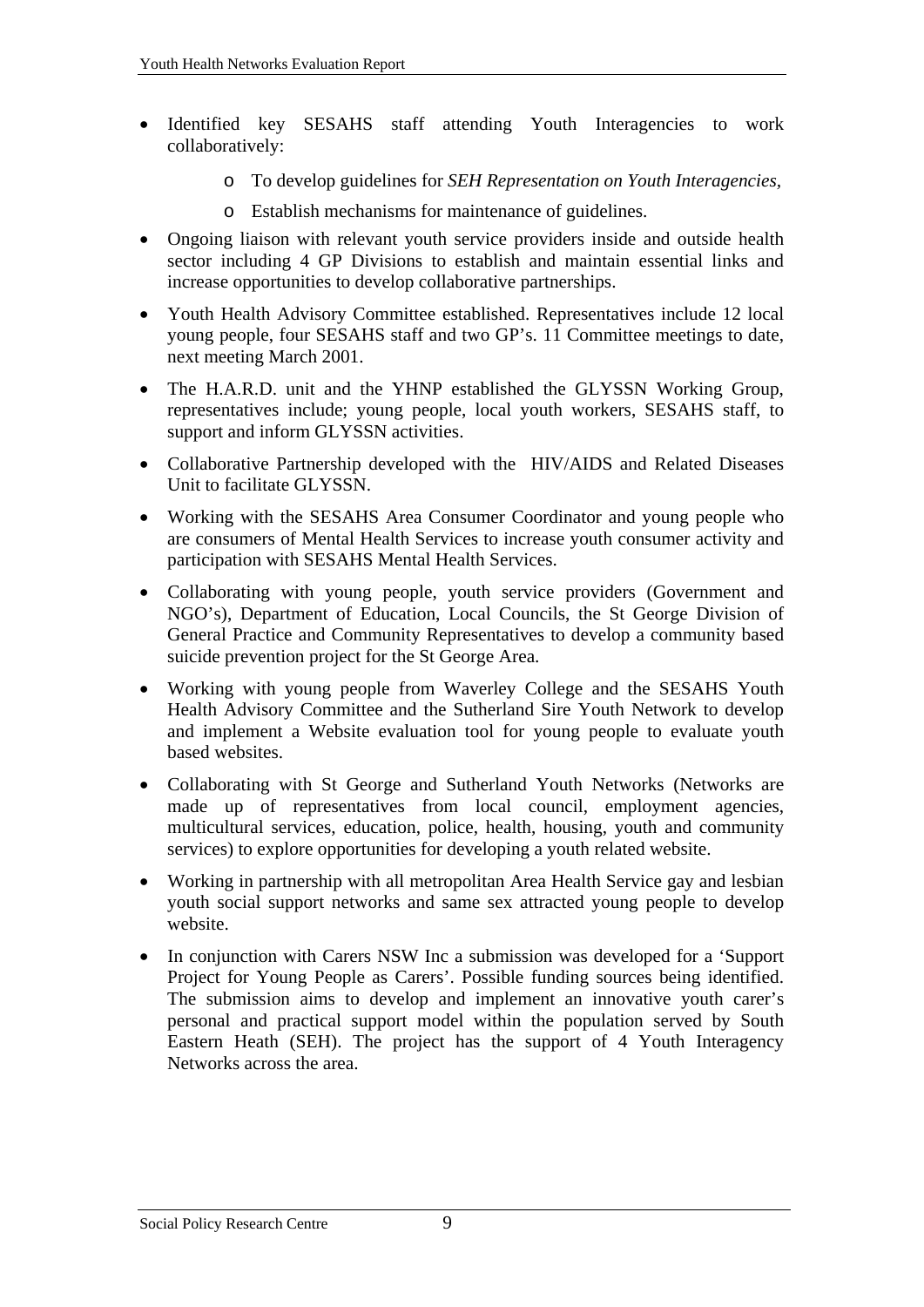*Strategy 3.1 Develop Community Health Networks in Partnership with GP's, local Councils, Department of Community Services, Department of Education and Relevant non-Government organisations* 

- Develop Youth Participation strategies with guidance from the Office of Children and Youth People as a priority for SESAHS.
- Youth Health Advisory Committee to be evaluated as a pilot for the establishment of 'Youth Issue Based' advisory teams with youth representatives on each team eg Mental Health, Women's Health etc.
- Developing an implementation plan for Youth Access to Medicare Cards through the Youth Health Advisory Committee project 'Youth Health Rights'
- Representing SESAHS on the 'South East Sydney Area Advisory Committee on Youth Issues'. The Advisory Committee is convened by the Department of Community Services and is made up of representatives from local Councils, Department of Education and relevant non-Government organisations.
- Representing on the Management Committee of the St George Reconnect Early Intervention Project. The project aims to improve the level of engagement of homeless young people or those at risk of homelessness in family, work, education, training and the community. Other services represented include Hurstville, Rockdale and Kogarah Councils, Centrelink, Dept of Housing, Dept of Community Services, Dept of Education and the St George Migrant Resource Centre.
- Partnership established with staff from the Royal Hospital for Women, Community Health Early Childhood Services and Glen Mervyn – nongovernment organisation for young women who are pregnant and/or parents – and young women who are pregnant and/or parents to establish a 'youth friendly' service model for the Royal Hospital for Women. Opportunities will be explored to use this model across the Area in all hospitals that have maternity services.
- Collaborating with SESAHS Health Promotion Unit and the Sydney Children's Hospital (SCH) through the SCH Health Promotion Committee to review Adolescent Health within the SCH hospital and to build the capacity of SCH to respond to the needs of young people accessing the hospital.
- Working in partnership with Hurstville Council, St George Migrant Resource Centre, the Disability Officer at the Dept of Community Service and the local Youth Service to establish and support an after school youth service in Hurstville funded through the Dept of Community Service CSGP program.
- In response to an identified need The YHNP is collaborating with Sutherland Shire Council and the Sutherland Shire Information and Community Service to explore training options and develop and implement training opportunities for youth workers in the Sutherland Shire.
- With the success of a community grant from Hurstville Council, collaborating with St George Youth Network, Youth Accommodation Association, H.A.R.D Unit and Young People to develop a new GLYSSN logo and promotional material to increase same-sex attracted young peoples access to GLYSSN and SESAHS.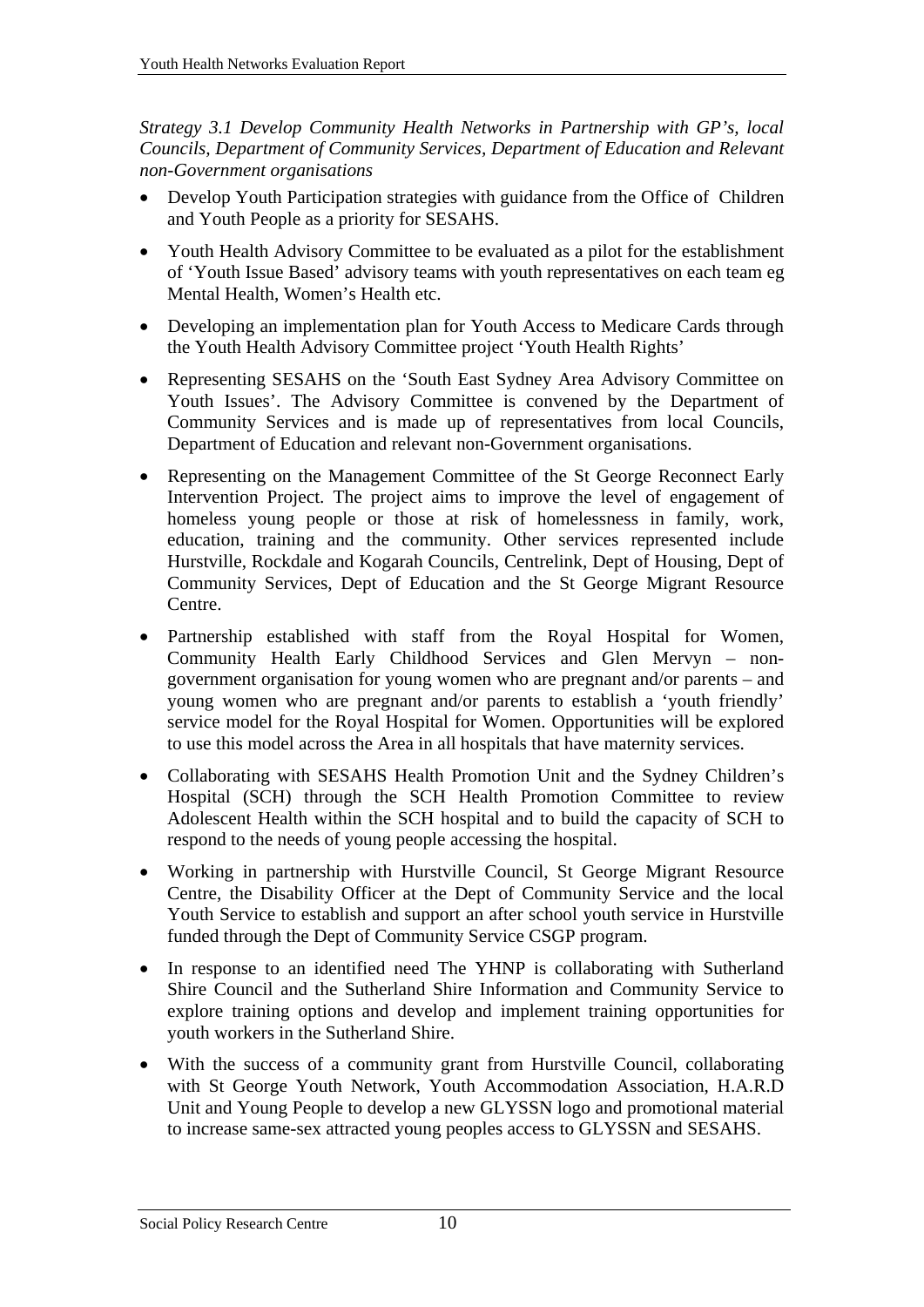<span id="page-20-0"></span>*3.2 Market the networks in the local media, on the Internet, and to staff of all services involved.* 

- Established a Youth Health E-Mail Network with staff in SESAHS who work with young people or are connected with those that work with them to increase communication and networking.
- Exploring opportunities to expand the Youth Health E-Mail Network to include: NGO's, Community Agencies and Local Government Organisations.
- Collaborating with the Come in Youth Resource Centre to ensure:
	- o All relevant services with SEH are represented on the Metropolitan Youth Services Database, 'CYRUS'.
	- o That data is maintained and updated as necessary
	- o That all staff within SEH who work with young people have access to the database.
- Working with SEH Public Relations Department to develop a Communication Strategy for the Youth Health Advisory Committee.
- Developing Campaign Launch for SESAHS Youth Health Advisory Committee 'Youth Health Rights' Project.

*4.1 Collaborate with key stakeholders to develop a plan for ongoing resourcing of the project.* 

- Project reporting to 2 Committees:
	- o 'SEH Child Health Services Committee'
	- o Youth Health Advisory Committee
- Collaborating with relevant departments to gather accurate statistics on young people accessing SESAHS services.
- Providing youth health direction to the development of the SESAHS Child and Youth Health Strategic Plan 2000-2003.
- Liaising with Area Units eg. Women's Health, Drug and Alcohol, Mental Health to develop a plan for ongoing resourcing of the project.

#### **3.2 Processes**

The effectiveness of the processes employed to reach the project targets and the initiatives developed is discussed in this section of the report. As outlined in the previous section, the YHNP involved the development and establishment of a number of initiatives and a wide range of related activities. The evaluation focuses on the main initiatives of the Project including the establishment of the Youth Health Advisory Committee (YHAC) and the e-mail network, and the working party on Young Women's Pregnancy and Parenting Program and participation in a number of youth support groups and committees. The data collection instruments are included in Appendix 1.

#### **Project Staff**

The evaluators conducted interviews with the Project staff to investigate their perceptions of the overall objectives of the Project and whether they had been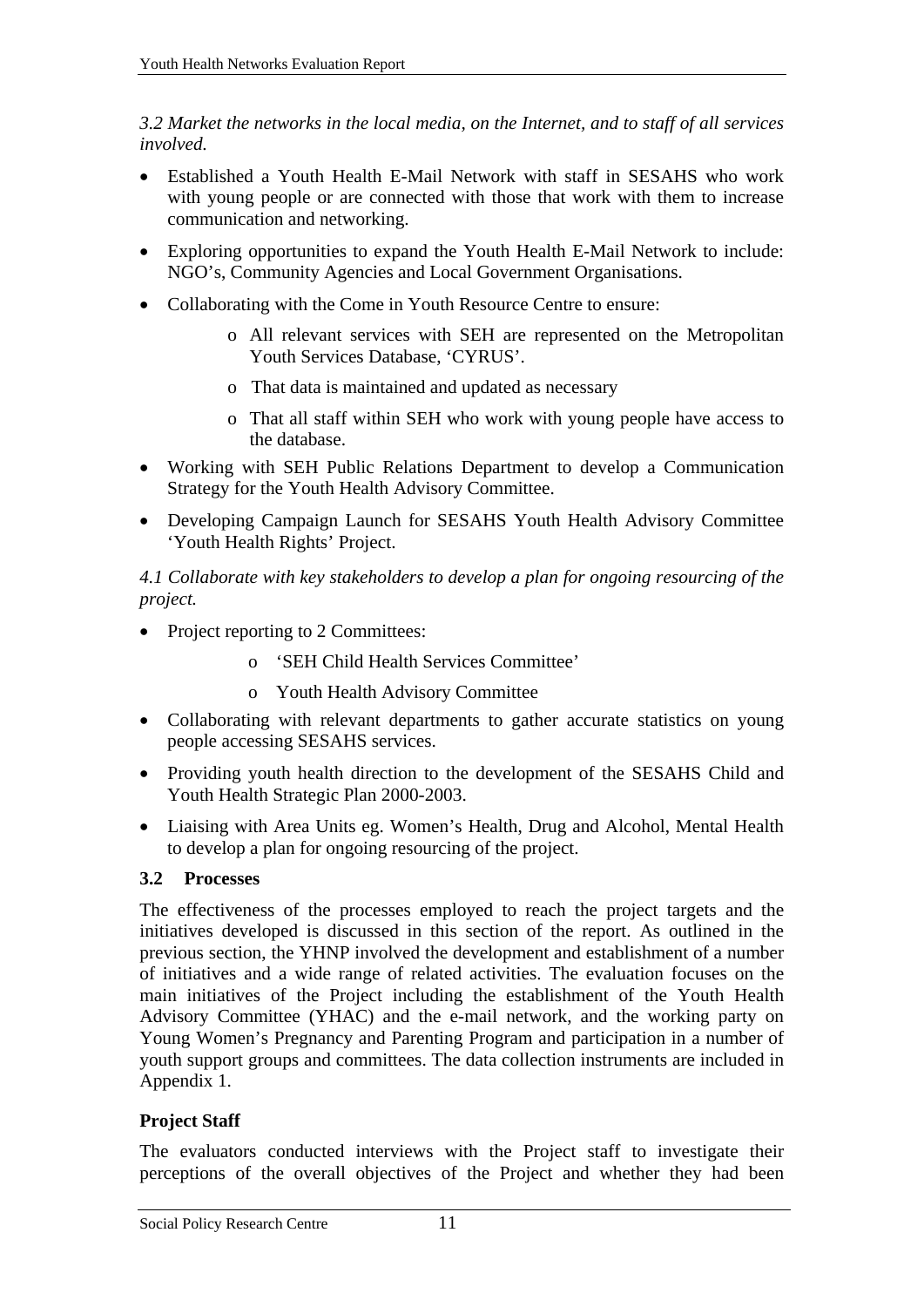achieved. According to the Project staff the overall initiatives developed by the YHNP to achieve the aims and objectives of the Project evolved from those originally proposed in the submission to the Community Health Innovation Program, and those adopted by NSAHS. One of the main factors influencing this shift was the way in which the health services and the position of Project Officer were structured in the two Areas. In NSAHS a formal management and organisational structure operating through several committees guided the project. In contrast there was no such management committee in the YHNP in SESAHS.

The Project Officer for SESAHS felt that the two key elements contributing to the success of the project were having a manager who allowed a certain amount of flexibility and autonomy while at the same time linking her to key people within the executive level of the Area Health Service.

The Project Officer stated that it would have been beneficial to have an executive steering committee to direct the Project. She commented that if representatives from key stakeholders organisations such as the Directors of Nursing Services and Community Development Units, Coordinators of Child and Family Health and key people from Sydney Children's Hospital had been involved in the development and management of the project they may have made more of a commitment to it. In turn this commitment may have resulted in a wider group of government and nongovernment organisations with an interest in youth health, participating in the Project's initiatives.

The Project Officer considered having an extensive background in youth health, highly developed communication and facilitation skills, the ability to identify gaps in service provision and the ability to establish good working relationships with key stakeholders as vital in order to operate effectively to achieve successful outcomes in the project.

Both the Project Manager and the Project Officer of YHNP would have preferred a longer initial time frame for the project such as 18 months rather than the Project Officer being appointed for 6 months and the position extended by another six months followed by a further six months. An example of the consequences of the short-term appointment was that it difficult to establish long-term initiatives. Some service providers were reluctant to commit to an initiative developed by a Project Officer who was in a position only funded for six months.

#### **Service Providers**

The evaluators conducted a focus group with service providers involved in the YHNP to ascertain their views on the effectiveness of the Project. The service providers regarded the Project Officer in the YHNP as the driving force for change in youth health in the Area. They commented that locating the position of Project Officer at Area Health in Zetland was vital to achieving outcomes in the Project because the position was not associated with a specific health field (eg mental health, health promotion, drug and alcohol). This enabled the Project Officer to be more independent and objective and to be perceived by service providers and other stakeholders as not being 'captured' by one of these specialised health areas.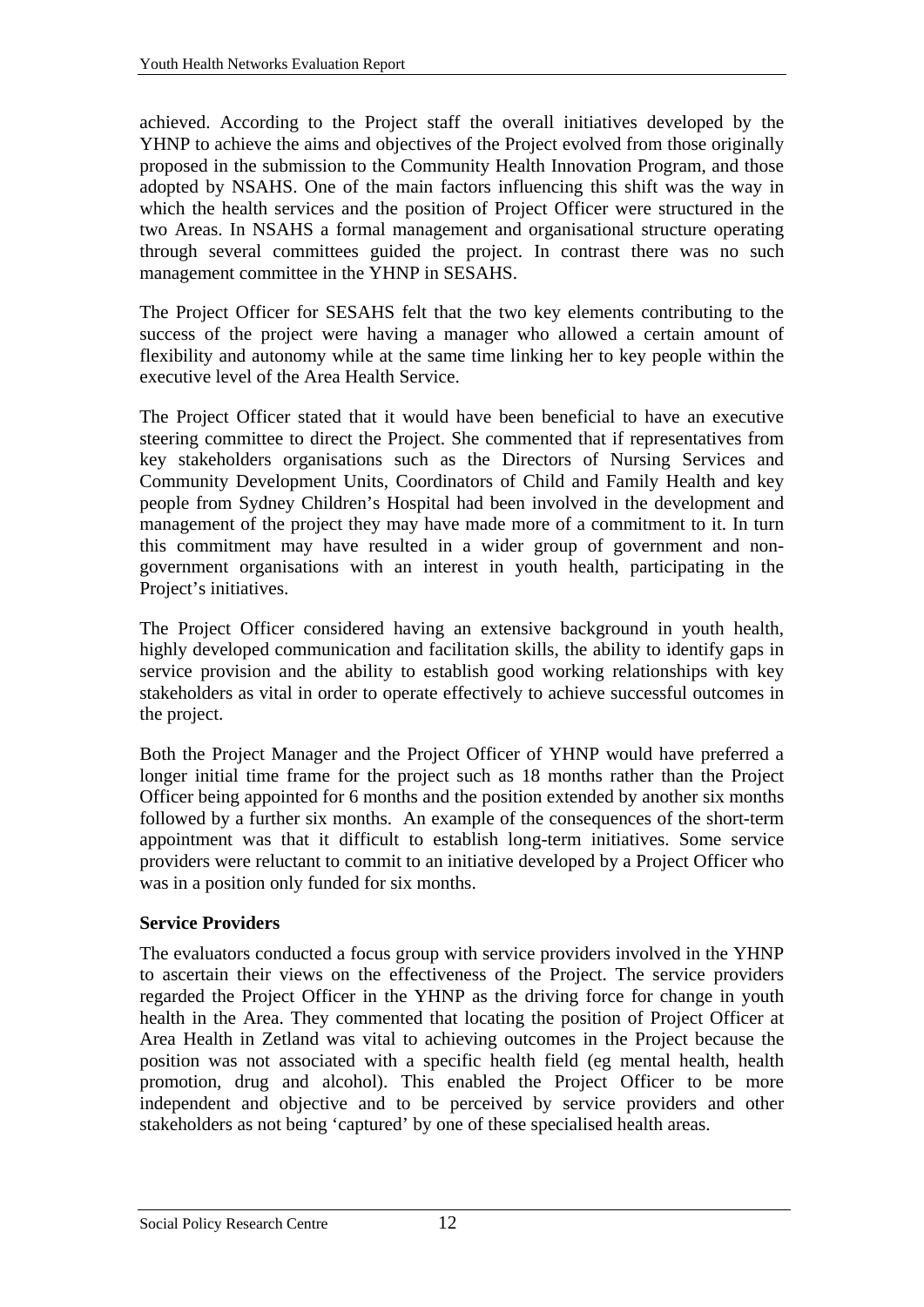The service providers were extremely supportive of the Project Officer and stated that the roles she had assumed within the position were responsible for the success of the project. These roles included acting as an independent mediator with a global view and assuming responsibility for tasks that service providers were unable to take on because of their case loads. These responsibilities included networking, forming partnerships between different sectors and chairing, minuting and coordinating meetings. The Project Officer also provided information to the service providers as well as acting as a contact and referral point from which to navigate the health bureaucracy. As one service provider commented:

> There's no link between health and the outside world…it's this nightmare to get through to anybody. Whereas if we've got somebody from outside who needs to get in touch with somebody, ask the Youth Health Network Project Officer and it's straight there. There's a link, there's a doorway. It's not just this isolated building called health that you can't get in and you spend your whole time doing laps round trying to find which way to go.

Apart from the dedication and commitment of the Project Officer, the service providers also thought that the provision of funding for the YHNP was crucial in establishing and developing initiatives. They felt that if there had not been an adequate budget the Project might not have achieved as much.

#### **Youth Health Advisory Committee**

A focus group was held with members of the YHAC to discuss their involvement with the project. They stated that once the YHAC had been established the members set their own objectives. After considering a wide range of issues the Committee decided to focus on the issue of health rights. The committee wanted to concentrate on encouraging young people to access health facilities by informing them of their health rights and that they were entitled to a Medicare card in their name once they reached 15 years of age. The Committee believed there was little point concentrating their limited resources on improving the 'youth friendliness' of services if young people did not access these services.

The Committee members felt that without the Project Officer to facilitate and coordinate the meetings they would not have achieved as much. According to the YHAC members, although the Project Officer took responsibility for organising meetings she did not dominate the group. The YHAC members commented that the Project Officer ensured that everyone participated and that all suggestions and comments were considered.

The Project Officer also organised different speakers such as health promotion officers and General Practitioners to attend some of the meetings. The YHAC members thought that this gave them a broader perspective, which they incorporated into the development process for the poster and wallet card.

Members of the YHAC commented that the meetings were scheduled too far apart. One member said:

> *…*we would have a meeting and we would be on the ball and then a month down the track we would have another meeting and we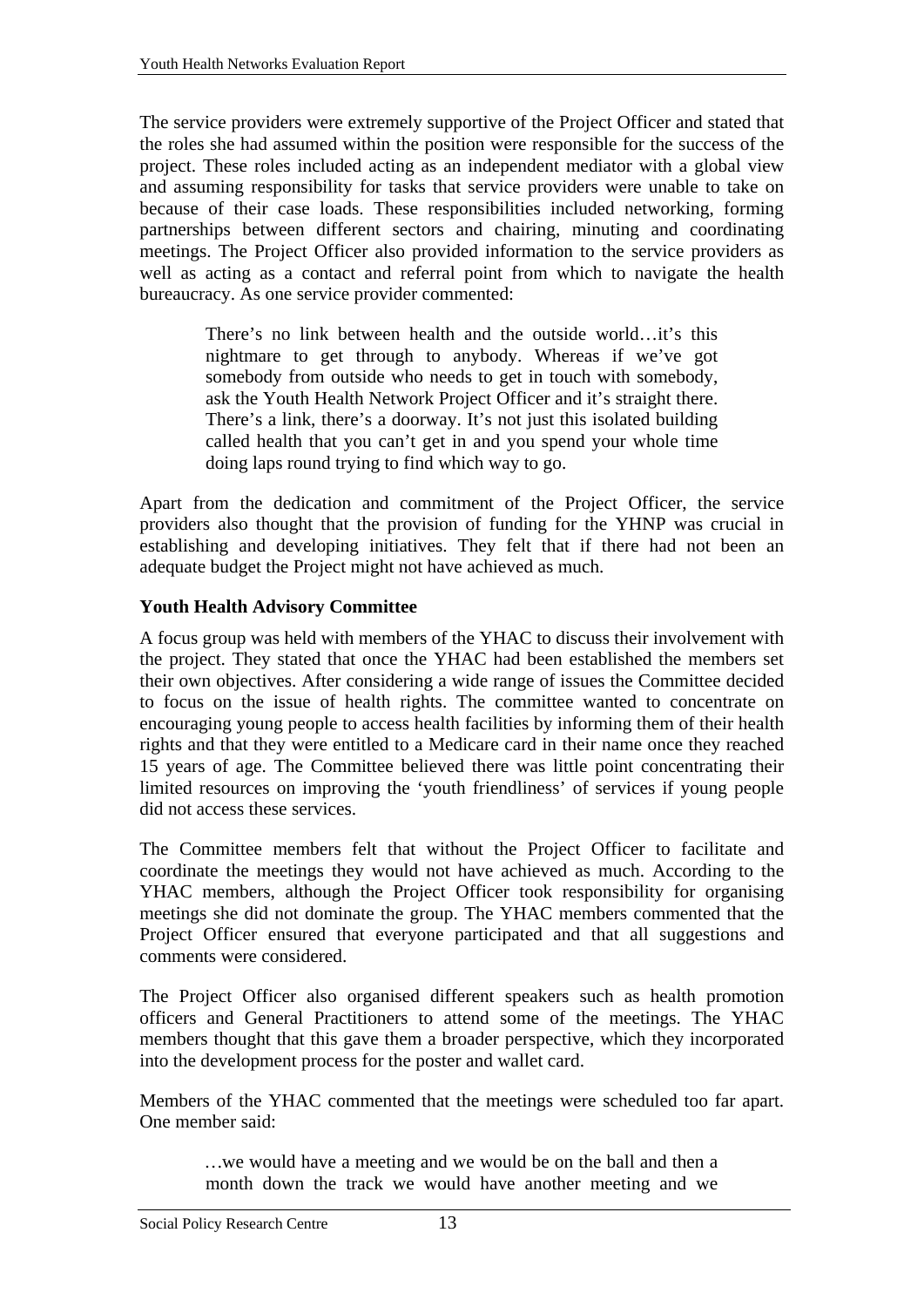would have to go over what was discussed at the previous meeting. It was very hard to get the idea going again and keep the momentum*.*

All Committee members agreed that more frequent meetings, for example every three weeks, would have been more effective.

#### **Young Women's Pregnancy and Parenting Program Working Party**

The evaluators conducted an interview with a representative of the working party for the Young Women's Pregnancy and Parenting Program. According to the interviewee prior to the establishment of the working party there was no program targeting young women at the RHW. After the Project Officer from the YHNP approached the RHW, a working party was formed which focused on how to make the RHW more accessible for younger women, who were pregnant or new parents.

Representatives from RHW, Glen Mervyn the Project Officer from YHNP, Karitane, Community Health, D4 Woolloomooloo Neighbourhood Centre and Area Women's Health Service formed the working party. Other members of the working party, involved in the focus group conducted by the evaluators reported that having a designated 'youth' person involved in the project precipitated action and facilitated thinking around youth issues and service provision. The working party organised focus groups, with young women from Glen Mervyn and the Come-In Centre Youth Resource Centre. In addition a survey of young women, based on the input from these focus groups is planned and will be administered through the RHW's outpatients clinic. It is hoped that young women themselves will participate in the working party in the future.

According to the representative of the working party interviewed the input from the Project Officer from the YHNP had been instrumental in sustaining the working party. Also her expertise and experience with young women together with her knowledge of and access to inter-agencies bodies outside the hospital enabled the working party to move forward.

#### **Youth Health Email Network**

The first Youth Health Network Email was sent to the user group in January 2000 to over 140 health workers. This was followed by two other emails in March and May 2000 respectively. The Project Officer received 21 spontaneous replies to the initial emails stating that members of the group thought it was a good idea because there was insufficient communication within the Area Health Service on youth issues. A number of the members asked for other people to be included on the list or had passed on the details to colleagues themselves.

To assess the effectiveness of this initiative a random sample of the members of the YHEN users group (N=47) were surveyed in April 2001 (Appendix 1). Thirty six per cent of the sample replied to the survey. Of those who replied, 47 per cent  $(N=17)$  had not seen an email from the Youth Health E-mail Network. Of those who had seen the YHEN, 78 per cent (N=9) thought that it was an effective way to disseminate and share information about youth health issues.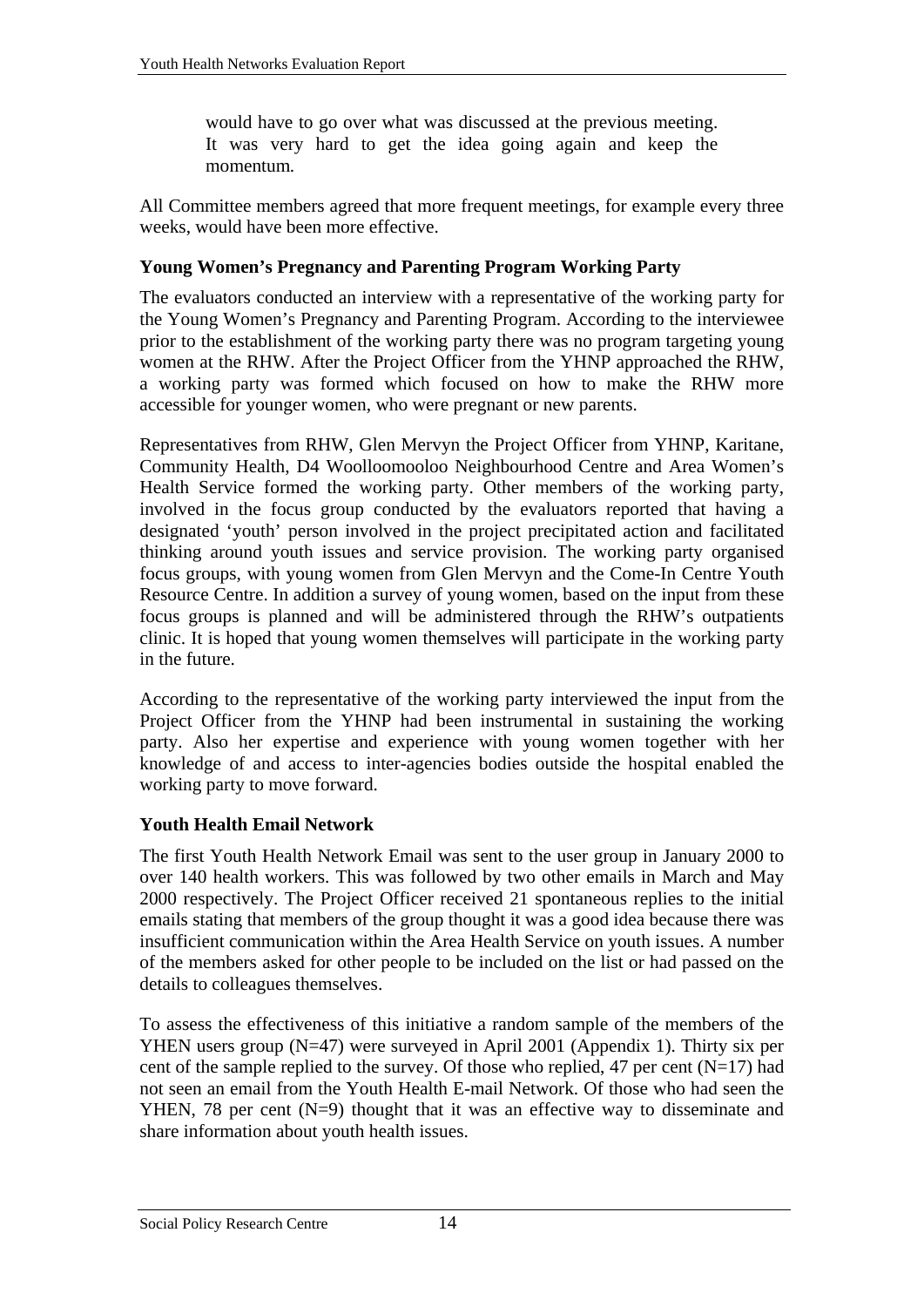<span id="page-24-0"></span>Survey respondents thought that for the YHEN to be successful it was important to have someone coordinating all the activities. The content of the material had to be relevant and appropriate to the user group's needs and for members to have access to e-mail facilities.

The main responses to the question 'What do you think prevented the YHEN achieving its aims and objectives?' were poor IT facilities and clinicians not having access to the e-mail networks. Others felt that they were already inundated with information via the Internet and would have preferred to meet with people face-toface. One commented on the need to have more regular e-mails.

#### **3.3 Outcomes**

The outcomes for the project are reviewed in this section of the report. The outcomes are discussed in terms of changes for project staff, young people and service providers.

#### **Project Staff**

Two of the objectives, as specified in the original proposal, creating youth friendly service provision and establishing a youth website were modified to take account of the local area environment regarding youth issues. The project staff considered these aims were too ambitious for the Area given its lack of focus on youth health. Because of this the project concentrated on changing the service culture within the Area such as raising awareness of the issue of youth health.

According to the Project staff the YHNP was successful in achieving a number of outcomes such as increasing service providers' knowledge of the available services for young people in the Area, how to access services, bringing service providers together and providing services with the opportunity to work collaboratively. Another significant outcome of the Project, according to the Project staff, was that service providers had gained knowledge about how to access information about youth health issues and the available supports. Also, as a result of the YHNP, service providers were reported as consulting with young people and considering their needs in service development. These achievements had not, as yet, resulted in an increase in the number of young people accessing services in the Area. However, the project staff believed that the structures put in place would enable this to be achieved in the future.

#### **Service Providers**

Prior to the establishment of the YHNP there was no focal point for youth health within the Area. One of the most important outcomes as a result of the YHNP was that service providers now had a contact and referral point for young people. Also service providers could access information about youth health from the Project Officer, which they could then pass on to other service providers.

According to the service providers another significant outcome from the YHNP was that hospitals were considering youth health issues in the development of services. As a result a mechanism for consulting with young people had been established. Young people had been consulted through focus groups and surveys. This information had been fed back to the hospital administration and resulted in the provision of relevant training for workers.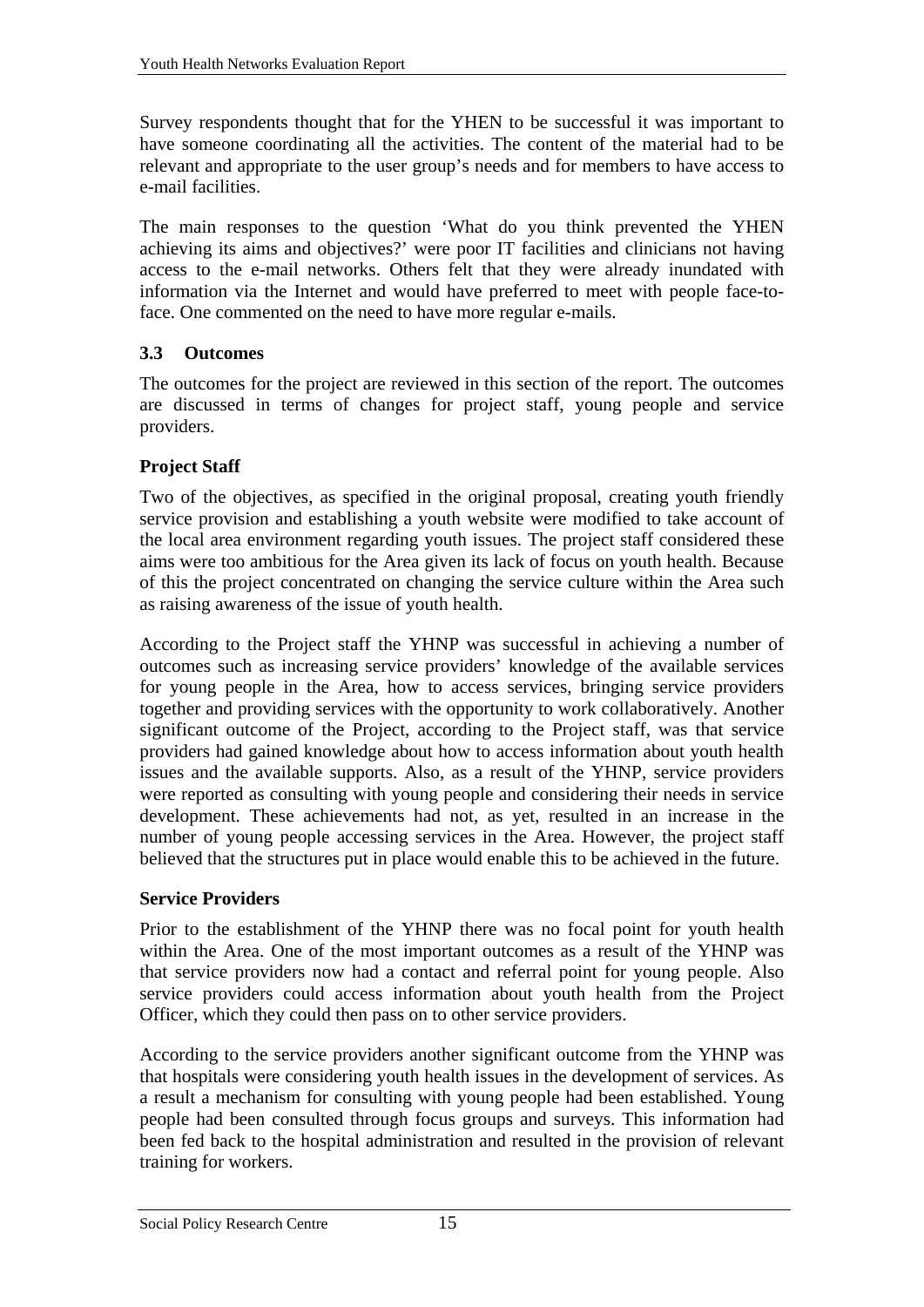The service providers also thought another important outcome from YHNP was the establishment of a networking process that linked different types of service providers such as health and community services. The Project Officer acted as an intermediary and assumed responsibility for tasks such as chairing, minuting and coordinating meetings, that service providers did not have time to do because of their caseloads.

#### **Youth Health Advisory Committee**

Overall the members of the YHAC felt that given the time constraints of the Project they had achieved a great deal. The main outcome from the YHAC was a poster and wallet card informing young people of their health rights and that they were entitled to their own Medicare card when they reached 15 years of age. The members had been responsible for developing the idea and producing the poster. They planned to organise a launch of the poster in schools, doctor's surgeries, youth centres and shopping centres in late 2001.

Through their experience on the YHAC the members commented they had developed valuable skills. Theses skills included the ability to articulate in a group, provide critical comments on issues, and to work effectively as part of a team.

Participating in the YHAC, according to the members, had provided them with a unique opportunity to talk with different people about a range of issues. This had increased their awareness of health rights issues and the types of services available for young people. The YHAC members then disseminated this information to others. As one member commented:

> It's instilled motivation in all of us. We realised that we can do something … and this allows us to do something else in other forums and all sorts of society and in our careers.

#### **Young Women's Pregnancy and Parenting Program Working Party**

One of the most significant outcomes from the working party for Young Women's Pregnancy and Parenting Program was that services providers were working collaboratively for the first time to develop a new service for young women in the area. In addition young women had been involved in the development process.

According to the service providers a notable outcome from the Project was that the marginalisation of these young women was beginning to be reduced and they were being brought into the mainstream. One service provider commented that these young people were now being perceived as 'young women who were going to be parents rather than kids having babies' and clients in their own right. One early childhood nurse commented:

> And I think that it's the first time for early childhood nurses that they've even thought about young women as a group that has special needs. I think that in itself is an enormous shift.

Another outcome from the working party was that the RWH conducted some inservice training for hospital staff. The service providers stated that as a result there had been some behaviour and attitudinal changes. Workers were beginning to reflect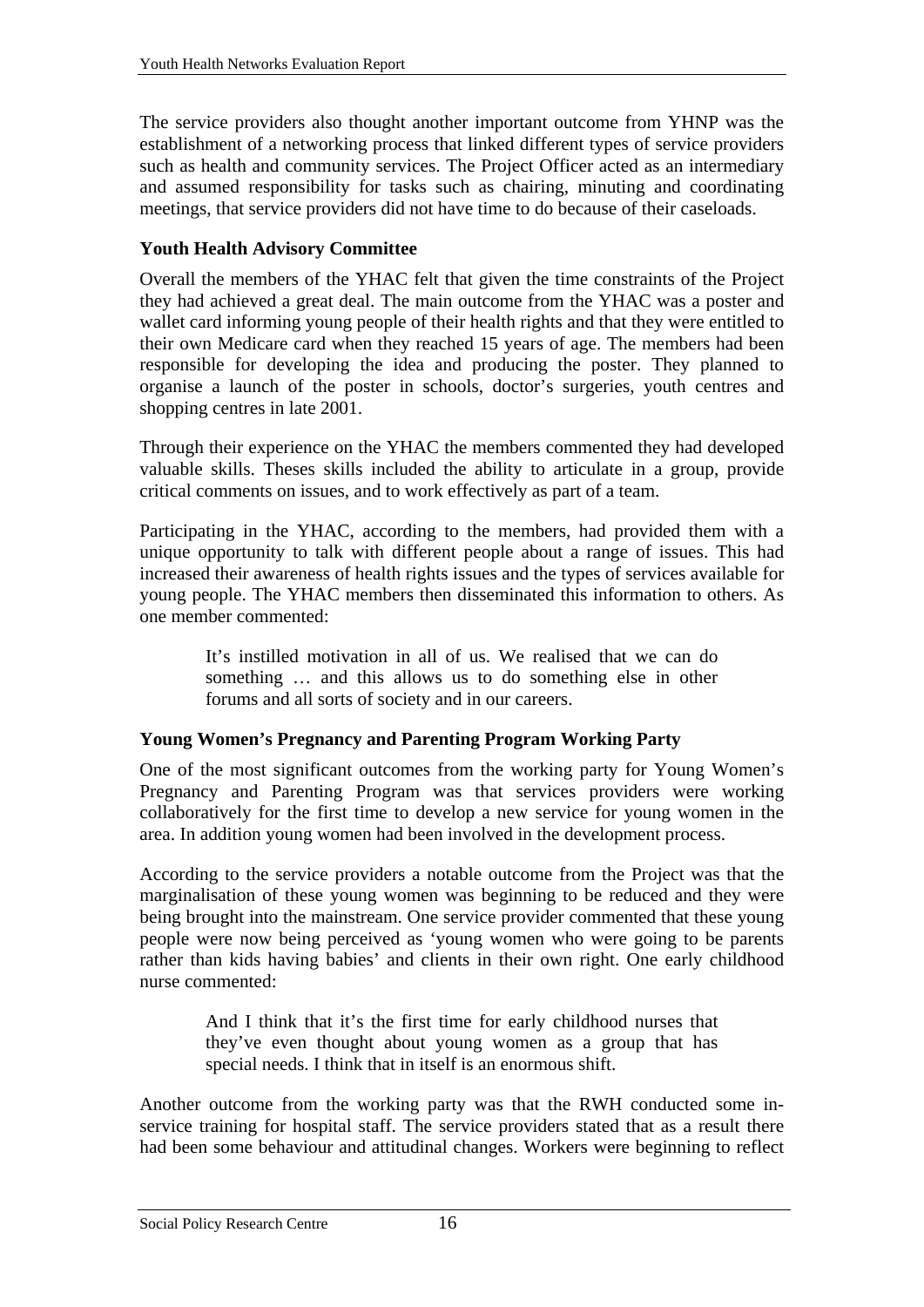on their practices and how they interacted with clients regardless of their age. One worker commented:

> I think in the short term it's been quite quick. I've really been impressed with that.

#### **Youth Health Email Network**

As discussed in the Section 3.2 the majority of respondents to the survey who had seen the email stated that the YHEN was an effective way to share and disseminate information. In terms of outcomes 77 per cent of respondents thought that their knowledge of other services providing support to young people in the Area had increased as a result of participating in the Youth Health E-mail Network. A third of the respondents thought that YHEN had increased their knowledge of how to improve young people's access to their service and contact and collaboration with other services providing support to young people in the area.

Overall the respondents to the survey felt that the YHEN provided them with an opportunity to network and establish communication channels with workers in youth health and had informed them about relevant strategies in youth health within the Area. Most importantly the respondents felt that it provided a focal point for youth related issues. As one respondent commented:

> It is an excellent resource and as it becomes more widely known and accessed it will be used more and information shared for all those who work with teenagers.

According to the Project Officer the YHEN was a useful information source but it was time consuming and difficult to maintain. The Project Officer had envisaged that it would become a mechanism for information exchange between the service providers themselves rather than a newsletter produced by one person. The Project Officer felt that it would have been more effective if she had consulted with key people such as the youth HIV sexual health Project Officer, Youth Health Promotion Officer, youth counsellors and drug and alcohol counsellors about the best way to proceed prior to establishing the network. One respondent wrote in the survey:

It has only just got going ie it needs more time to become a fixture.

#### **Other Activities**

While not forming a part of the main initiatives of the Project there were a number of other related outcomes generated from the activities of the YHNP. These included the following:

- The Child Health Committee was remained the Child and Youth Health Committee. This was a result of the Project Officer's involvement in raising awareness of youth health issues and her input into the committee. In connection with this increased awareness, the health strategy produced by the committee included strategies to address both child and youth health issues.
- The Sydney Children's Hospital Health Promotions Committee produced a draft discussion paper reviewing Adolescent Health Services and Issues for Sydney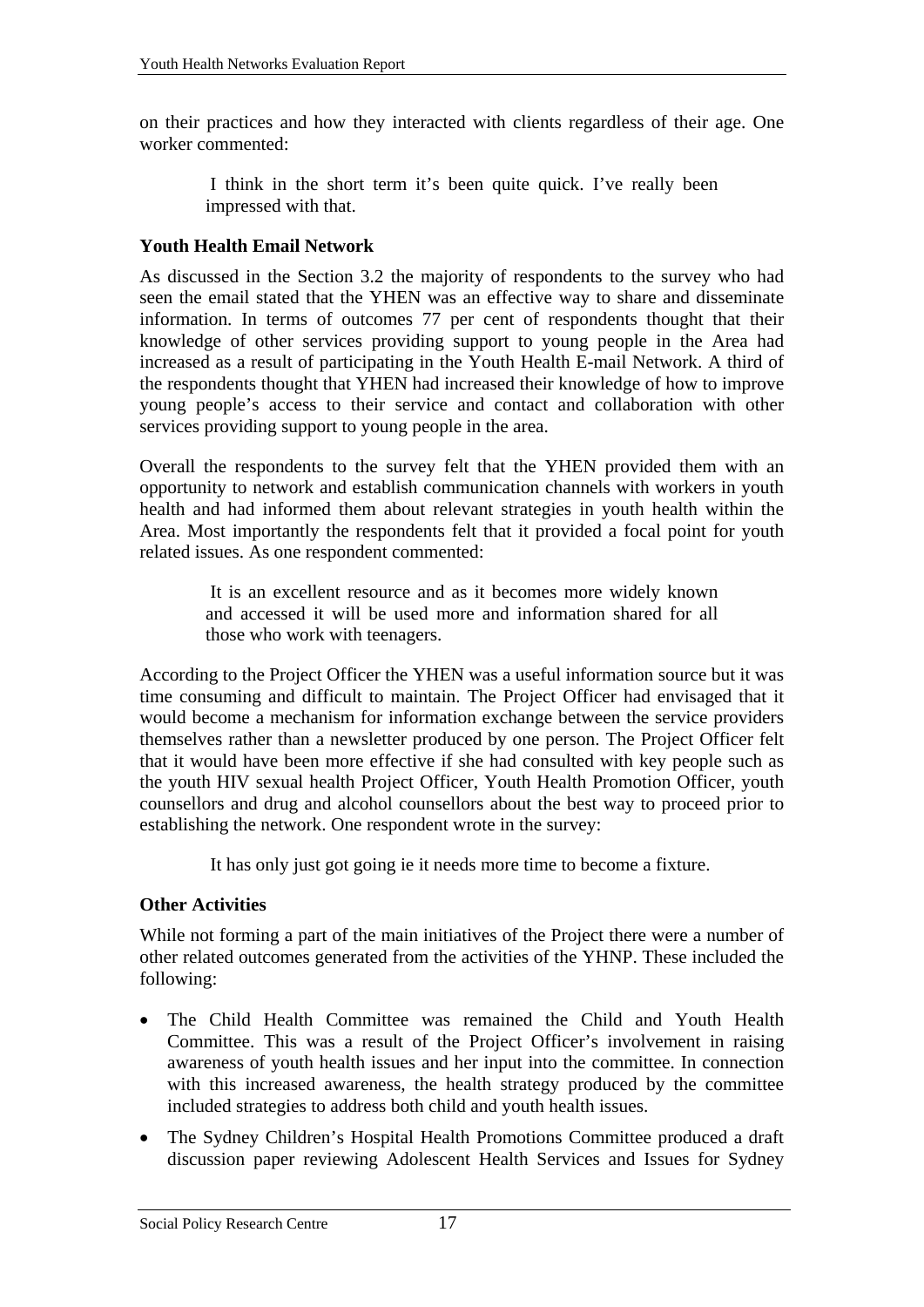Children's Hospital. The participation of the Project Officer lead to specific recognition of youth health issues within the review.

- In collaboration with the H.A.R.D. unit, young people had become involved in decision making within their GLYSSN groups. Also young people had increased their knowledge about service availability and how to utilise services.
- In September 2000 a submission was made to Hurstville Council. The aim of the submission was to ensure that there were appropriate and accessible services for same-sex attracted young people in the St George and Sutherland areas. The submission was successful and received a community grant of \$5,500. This was used to employ a community artist to work in partnership with young people from GLYSSN to develop appropriate strategies to increase same-sex attracted young people's access to services.
- The submission of a funding application by the Project Officer in conjunction with Carers NSW for the development and implementation of a youth carers support model, supported by four youth inter-agency networks in the area.
- The development of a community based suicide prevention project for the St George Area.

Apart from these outcomes there were a wide range of other activities carried out that focused on developing collaborative partnerships with GPs, government and nongovernment, youth and community organisations. The final section of the report will bring together the findings of the evaluation and suggest some future directions for the YHNP.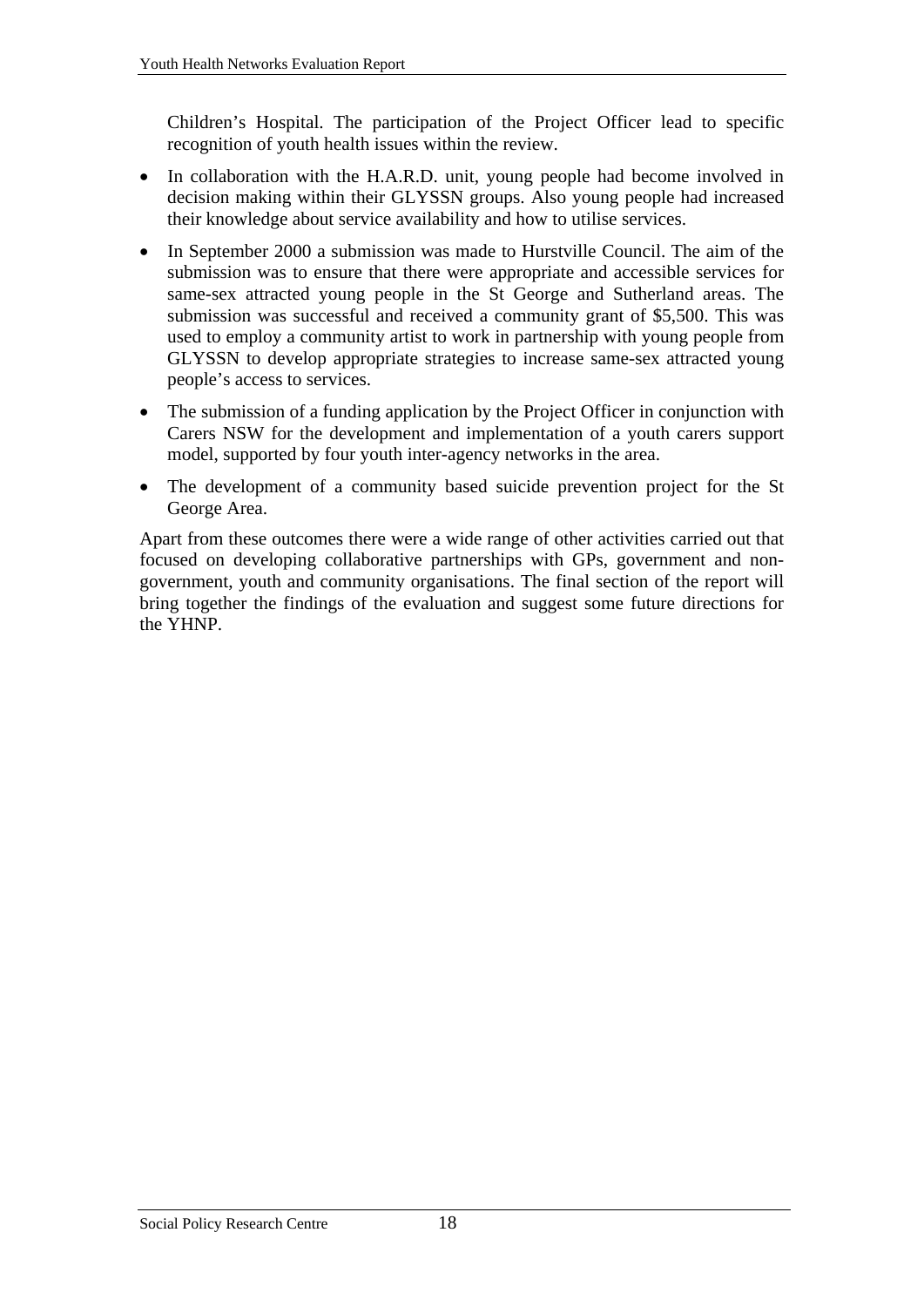## <span id="page-28-0"></span>**4 Conclusion**

#### **4.1 Summary of Evaluation Findings**

Overall the evaluation found that the YHNP achieved a number of significant outcomes that contributed to encouraging young people to identify their needs and to be involved in the planning and provision of their local health service through meaningful consultation mechanisms. As a result of the YHNP service providers' knowledge of services available to young people in the Area increased. Some service providers also began working more collaboratively resulting in a greater focus on youth health issues and changes in their practice.

The following factors were identified as critical to the success of the Youth Health Networks Project:

- the appointment of a Project Officer with a background in health, experience in working with young people and highly developed networking and communication skills;
- a system of management that allowed the Project Officer to work autonomously and flexibly to develop initiatives responsive to the needs of the Area;
- a system of management that linked the Project Officer to key people within the executive level of the Area Health Service;
- the position of Project Officer was not physically located or associated with a specific health field (eg mental health, health promotion, drug and alcohol services) and so was perceived to be independent by service providers;
- sufficient financial resources to draw on to support various project initiatives; and
- young people were incorporated into the consultative mechanisms and the service development processes of the SESAHS in a youth friendly and meaningful way and hence contributed as consumers and advocates of youth health issues.

The findings of the evaluation suggested some changes that would have assisted the Project in achieving its objectives. These were:

- having a steering committee to assist in the development and management of the Project and foster commitment from a wider range of relevant stakeholders both within and outside SESAHS;
- a longer time frame in which to establish Project initiatives; and
- additional YHNP Project Officers to work as part of a team.

The initiatives developed within this Project would be replicable across other Area Health Services, although some modifications may be necessary to take account of the specific needs and youth profiles of other Areas.

The YHNP and the Project Officer provided a focus for a wide range of youth related issues in SESAHS. This demonstrated a need for permanent youth health related positions within the SESAHS. Sustaining and developing further youth health initiatives within the Area appeared to depend on the creation of permanent youth health positions. This would assist other policy, research and project initiatives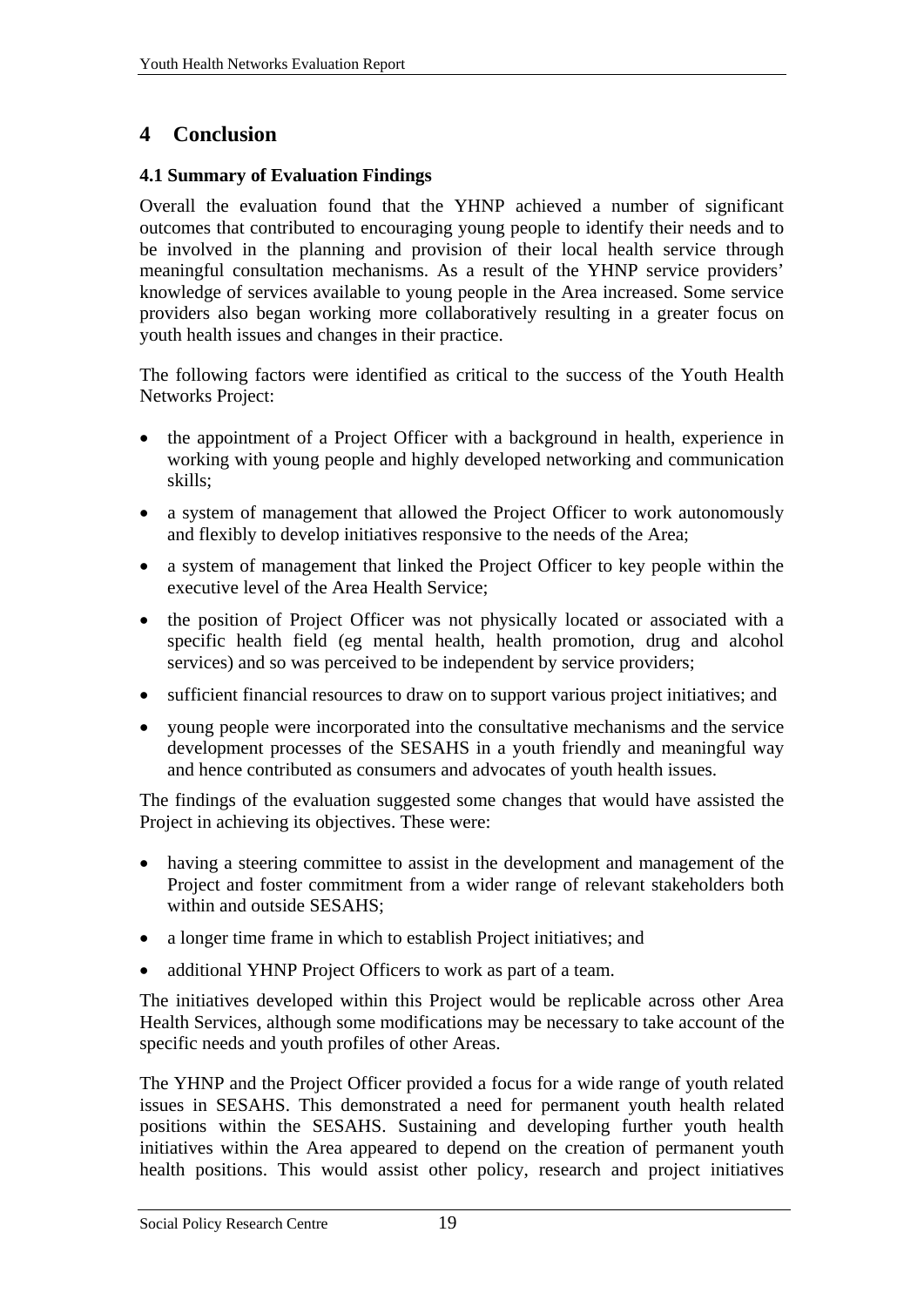<span id="page-29-0"></span>focusing on youth health to have continuity within and between Area Health Services and across other youth health related organisations throughout the community.

#### **4.2 The Future of the Youth Health Networks Project**

The findings of the evaluation as well as the views of the Project staff, service providers and members of YHAC, supported the continuation of the YHNP because it provided a focus for youth health in the Area and it achieved significant positive outcomes for young people and service providers. The establishment of a permanent Youth Health Co-ordinator within SESAHS recognises the importance of the initiatives established through the YHNP and allows for these to be sustained and expanded over the longer term.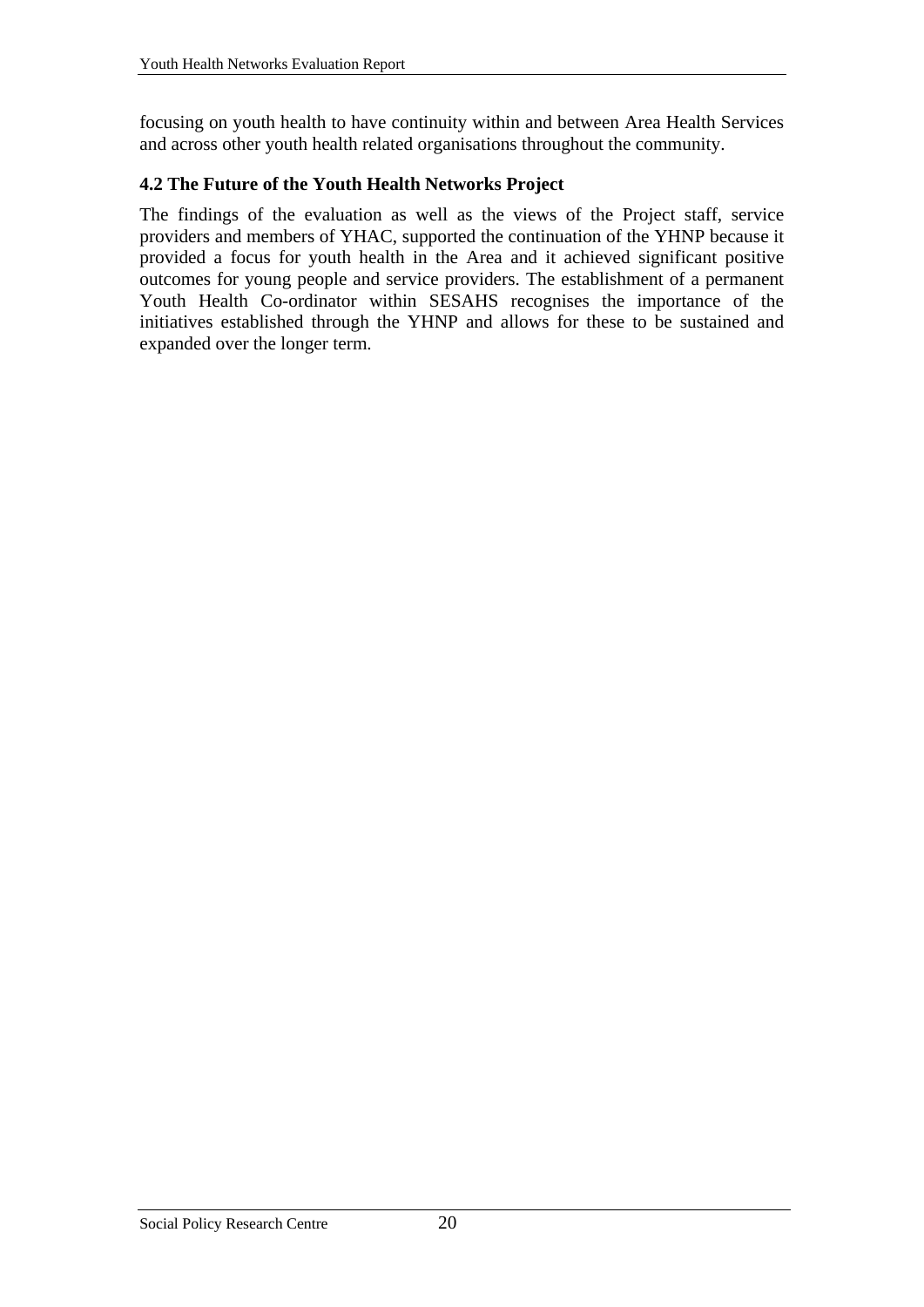## <span id="page-30-0"></span>**Appendix A: Evaluation Instruments**

Youth Health Network Project Evaluation

## **Project Manager and Project Officer Interview Questions**

#### **1. Background**

Why did the Area Health Service become involved in the Youth Health Network Project (YHNP)?

#### **2. Aims and Objectives**

What are the main aims and objectives of the YHNP?

Did these change over time? (If so why)

#### **3. Effectiveness of the YAC**

How effective has the YHNP been in achieving its aims and objectives?

What has enabled the YHNP to achieve these aims and objectives?

• Have there been aims and objectives that have not been achieved? What have been the main barriers to achieving these aims and objectives?

#### **4. Outcomes for the Project**

- What you thinks are the outcomes for young people from the YHNP (in terms of health outcomes, and other outcomes eg implementation of youth friendly practices, participation, access and diversity)?
- What you thinks are the outcomes for service providers from the YHNP (in terms of health outcomes for young people, and other outcomes eg implementation of youth friendly practices, participation, access and diversity)?

#### **5. Future of the Youth Health Network Project**

Do you think the Youth Health Network and Services Project should continue? Why?

Are any changes needed to the model of the YHNP?

- Type of changes
- Why a need for change?
- Its future with respect to other Area Health Services
- Generalisability? Area specific or not?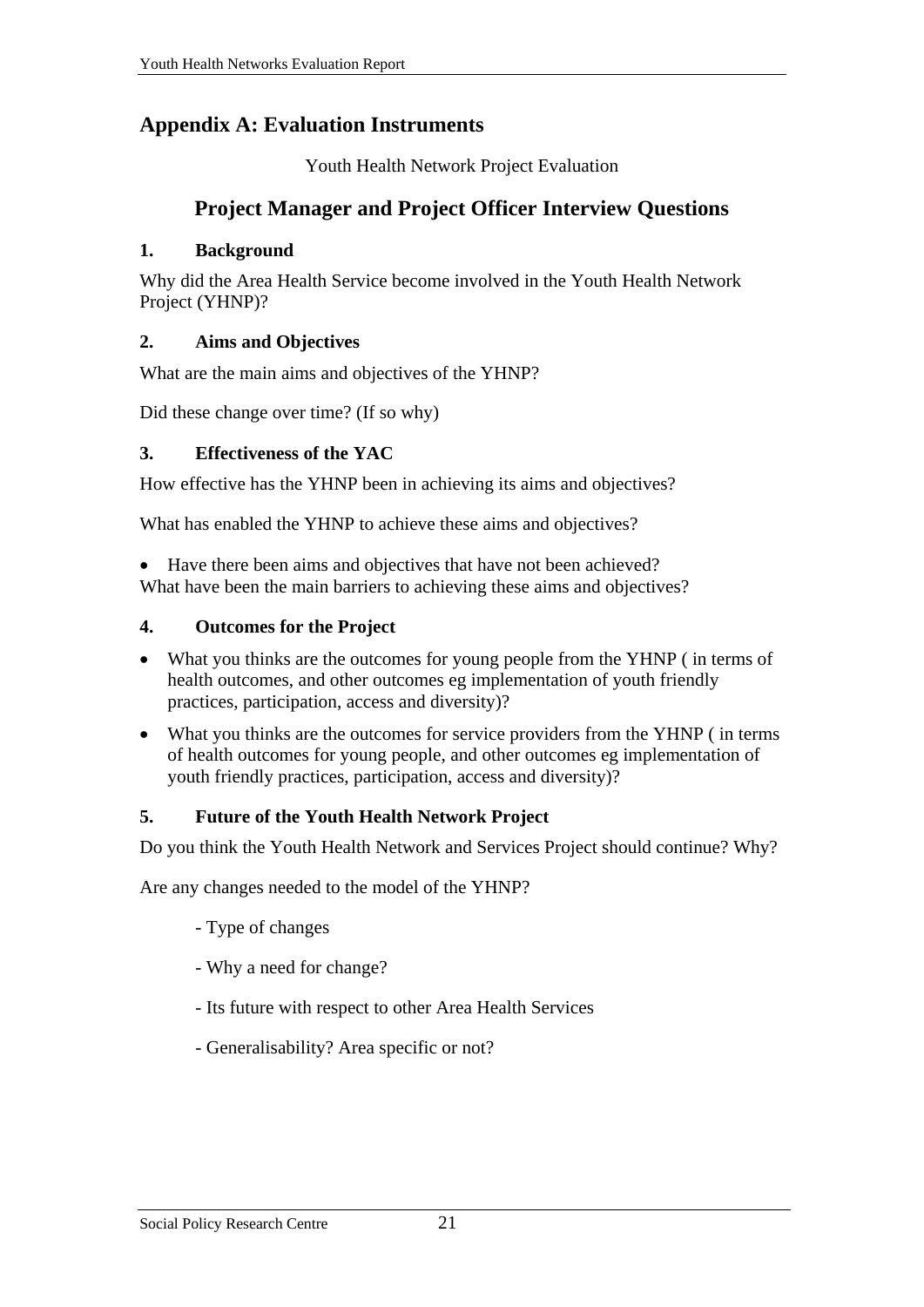## **Youth Health Network Project Evaluation Service Provider Interview Questions**

#### **1. Background**

• Can you outline what this program involves?

How did you become involved in the Youth Health Network Project (YHNP)?

Why did you become involved in the YHNP?

#### **2. Impact of Project**

- What did you hope to achieve participating in this program?
- Have you achieved what you set out to achieve in participating? If yes how and if not why not?
- Has your participation in the YHNP changed the way your service operates (eg youth friendly practices, contact/collaboration with other services? If so how?
- Have you noticed changes in attitude to or awareness of youth friendly practices in your staff since becoming involved in the YHNP?
- Have you noticed changes in number, type or reaction of young people accessing your service since becoming involved in the YHNP?
- Have young people visiting your service said anything?
- Have you noticed any difference in young people's empowerment, comfort, confidence, or participation while visiting your service since becoming involved in the YHNP?

#### **5. Future of the Program**

Do you think the Youth Health Network Project should continue? Why?

Are any changes needed to the model of the Program?

- Type of changes
- Why a need for change?
- Its future with respect to other Area Health Services
- Generalisability? Area specific or not?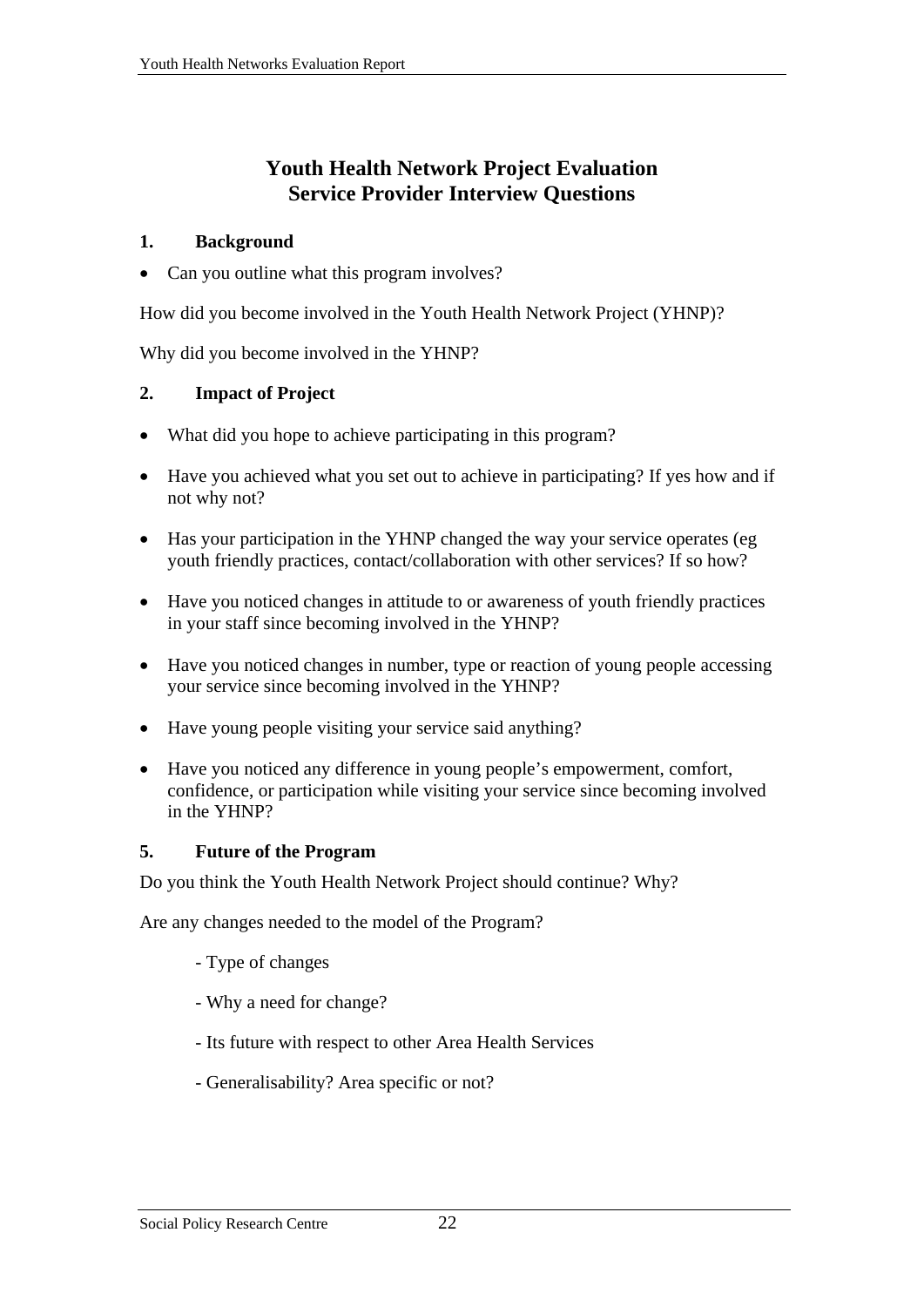#### **Youth Health Network Project Evaluation**

## **Service Provider Focus Group Questions**

#### **1. Background**

How did you become involved in the Youth Health Network Project (YHNP)?

Why did you become involved in the YHNP?

#### 2. Aims and Objectives

What are the aims and objectives of the YHNP / What do you think the YHNP hoped to achieve?

#### **3. Effectiveness of the YHNP**

How effective has the YHNP been in achieving its aims and objectives?

What has enabled the YHNP to achieve these aims and objectives?

What have been the main barriers to achieving the aims and objectives?

#### **4. Outcomes for the Project**

- What you thinks are the outcomes for young people from the YHNP (in terms of health outcomes, and other outcomes eg implementation of youth friendly practices, participation, access and diversity)?
- Have you made any changes to your service as a result of participating in the project? If so what were they?
- Have you noticed changes in attitude to or awareness of youth friendliness in staff of your service as a result of the participating in the project?
- Have you noticed changes in number, type or reaction of young people accessing your service since participating in the project?
- Have you noticed any difference in young people's empowerment, comfort, confidence, or participation while visiting your service since being involved in the project?
- What you thinks are the outcomes for other service providers from the YHNP ( in terms of health outcomes for young people, and other outcomes eg implementation of youth friendly practices, participation, access and diversity, increase in knowledge of other types of services, contact, collaboration)?

#### **5. Future of the Youth Health Network Project**

Do you think the Youth Health Network and Services Project should continue? Why?

Are any changes needed to the model of the YHNSP?

- Type of changes
- Why a need for change?
- Its future with respect to other Area Health Services
- Generalisability? Area specific or not?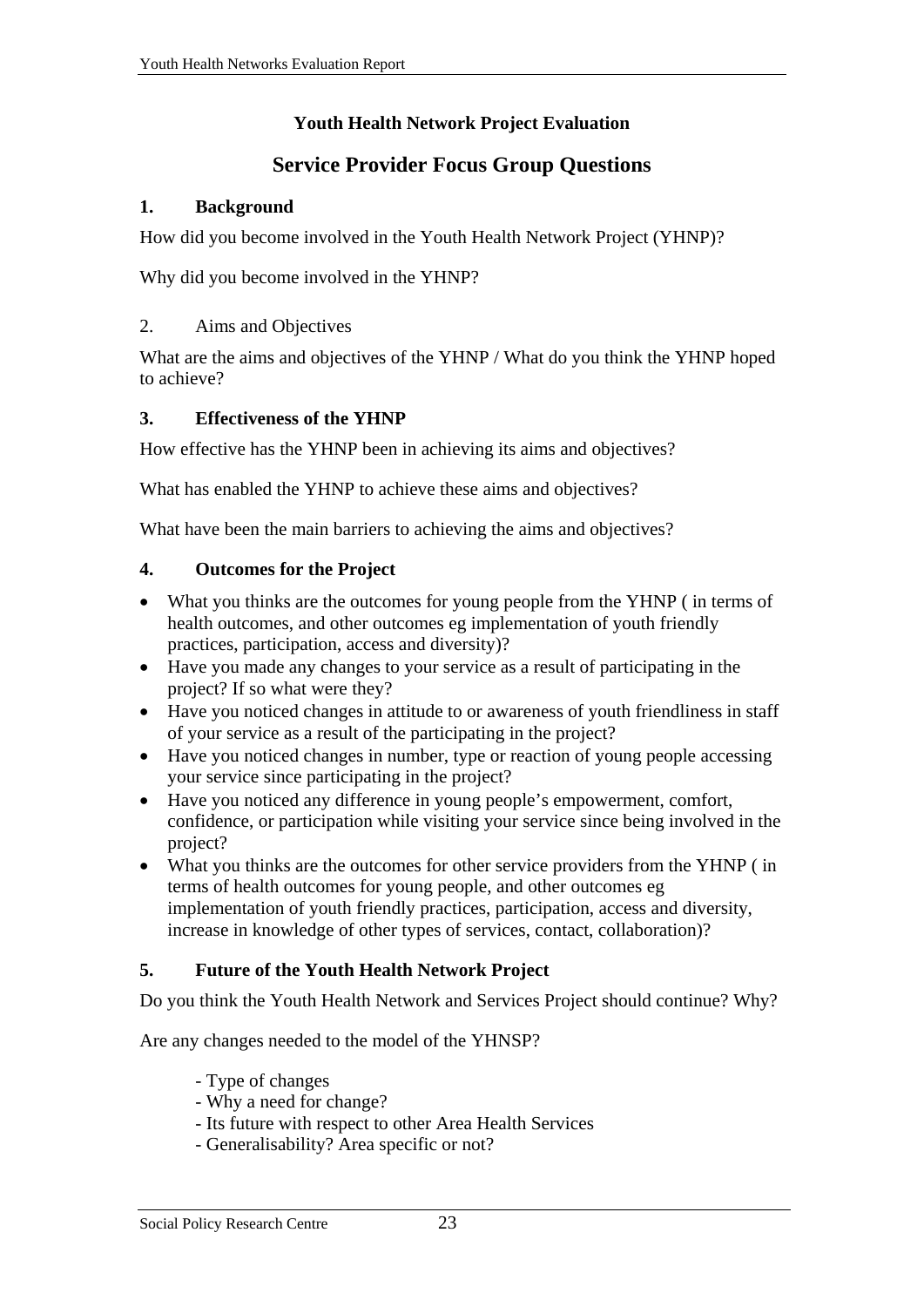#### **Youth Health Network and Services Project Evaluation**

### **Youth Advisory Committee Focus Group Discussion Guide**

#### **1. Background**

How did you become involved in the Youth Advisory Committee (YAC)?

Why did you become involved in the YAC?

#### **2. Aims and Objectives**

What are the aims and objectives of the YAC?

How did these evolve?

#### **3. Effectiveness of the YAC**

How effective has the committee been in achieving its aims and objectives?

What other things has the committee achieved (Youth Health Rights Campaign informing young people that they are eligible for their own Medicare Card at15)?

What has enabled the committee to achieve these aims and objectives?

What have been the main barriers to achieving the aims and objectives?

What do you understand to be the aims of the Youth Health Network and Services Project?

How does this committee fit into the Youth Health Network and Services Project?

#### **4. Outcomes for the Project**

- What you thinks are the outcomes for young people from the YAC (in terms of health outcomes, and other outcomes eg implementation of youth friendly practices, participation, access and diversity)
- What you thinks are the outcomes for service providers from the YAC (in terms of health outcomes for young people, and other outcomes eg implementation of youth friendly practices, participation, access and diversity)

#### **5. Future of the YAC and the Youth Health Network and Services Project**

What is the future of the YAC and the Youth Health Network and Services Project within the South Eastern Sydney Area Health Service?

Are any changes needed to the model of the YAC or the project?

- Type of changes
- Why a need for change?
- Its future with respect to other Area Health Services
- Generalisability? Area specific or not?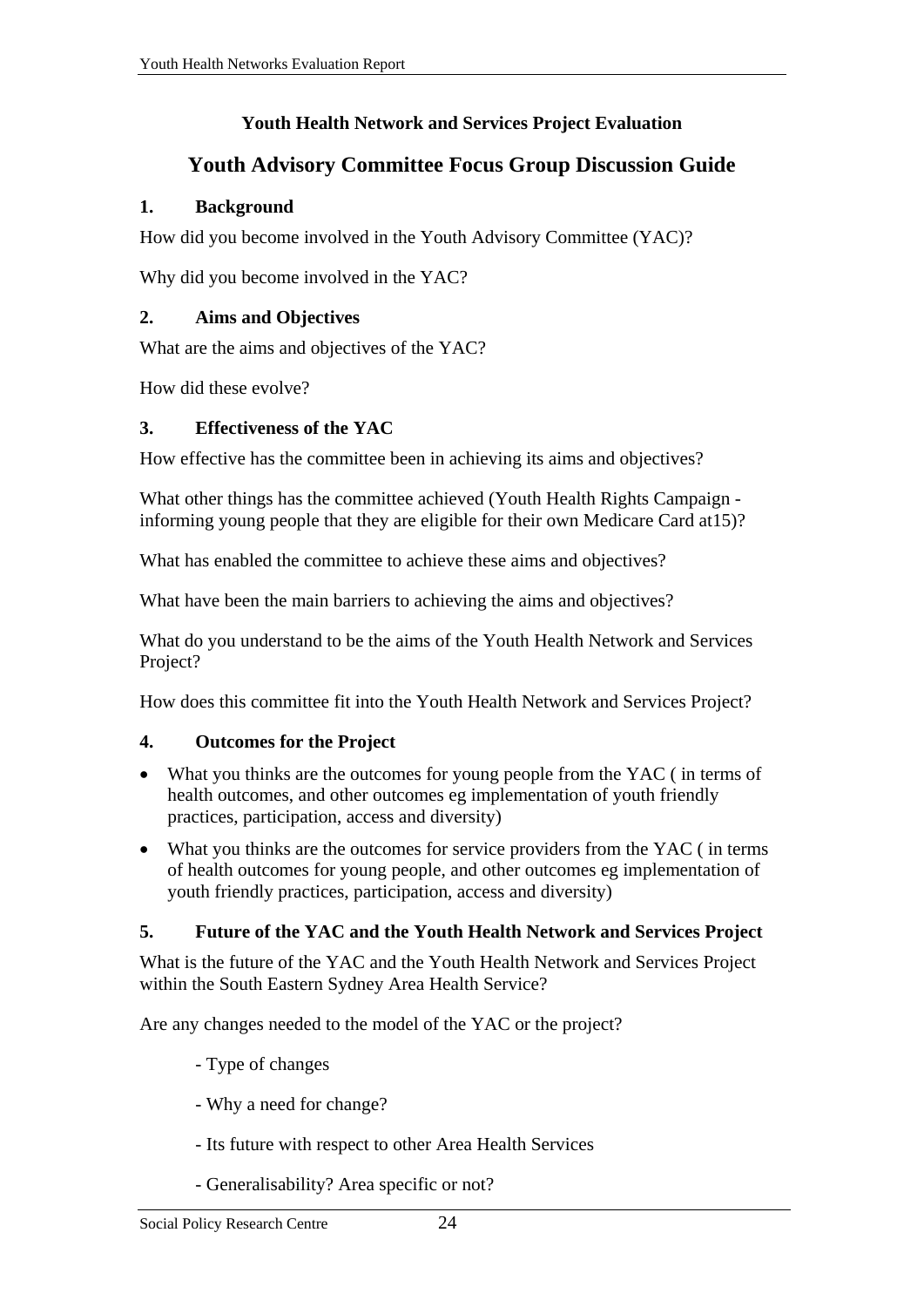

University of New South Wales

## **Youth Health Networks Project Evaluation**

#### **Email Network Survey**

## **April 2001**

Strictly Confidential

| Name of                                  |
|------------------------------------------|
| <b>Position of Person Completing the</b> |
|                                          |

The purpose of the survey is to evaluate the effectiveness of the Youth Health Networks Project Email Network.

#### **Instructions:**

Please complete the following questions in the space provided. If you need more space please use extra sheets.

Your responses will remain confidential to the evaluators. The results will only be presented to South Eastern Sydney Area Health Service (SESAHS) in an anonymous, aggregate form.

Please return the completed questionnaire by either email to [CM.Thomson@unsw.edu.au](mailto:CM.Thomson@unsw.eud.au), by mail to Cathy Thomson, Social Policy Research Centre, University of New South Wales, Sydney NSW 2052, or by fax on 9385 7838 before **Wednesday May 16 2001**.

If you have any problems completing the survey please contact Cathy Thomson on (02) 9385 7827 or Justin McNab on (02) 9385 7818.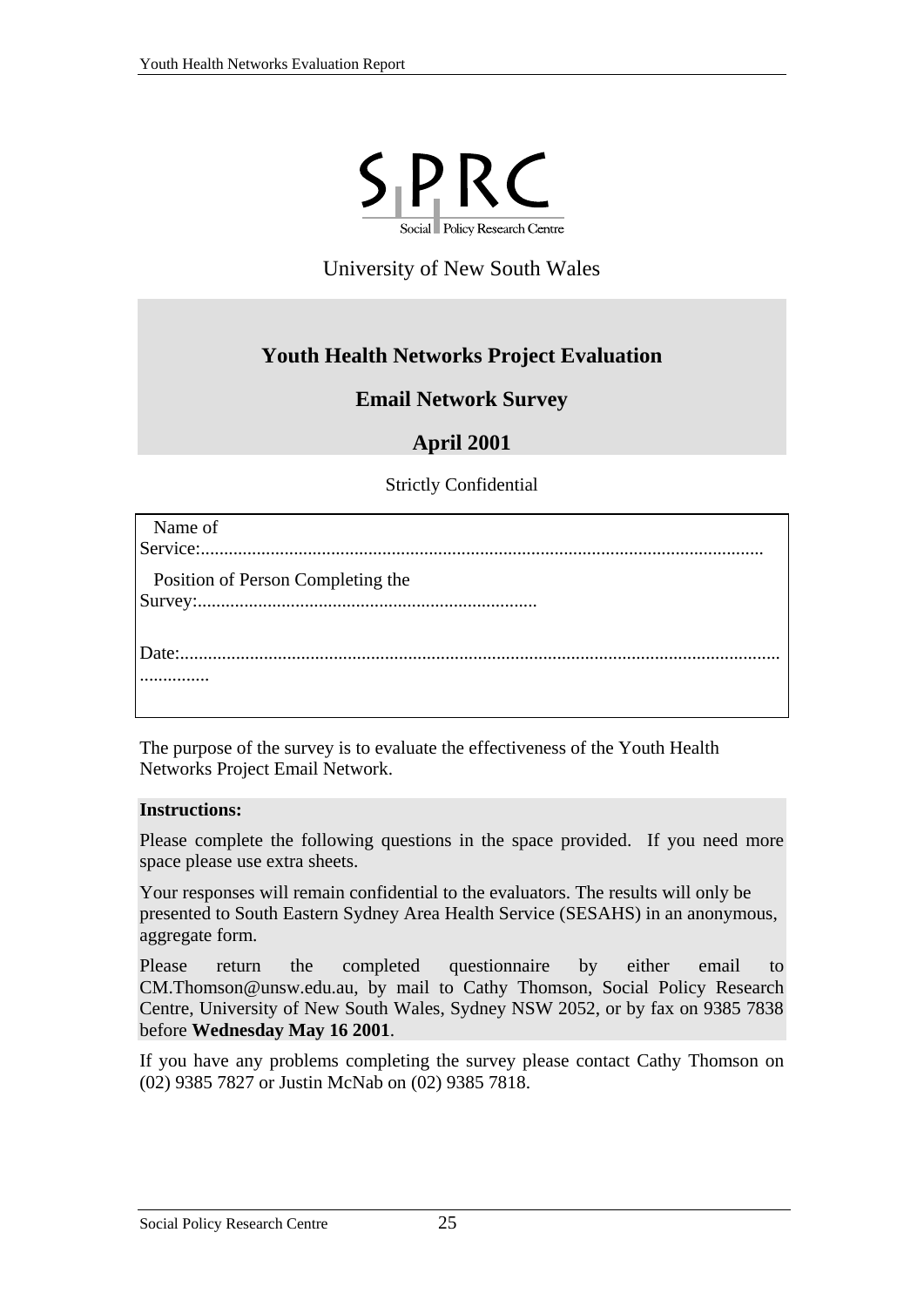**1a. Please briefly describe what you do in your job.** 

#### **1b. How long have you been working for this service/agency?**.........................…................... months

- **1c. What percentage of your clients are young people aged between 12-20 years?** ………% (please give an estimate if you do not know actual figures)
	-
- 2. Have you seen the SESAHS Youth Health e-mail Network?
	- $\Box$  Yes  $\rightarrow$  Go to O2a

 $\Box$  No  $\rightarrow$  You do not need to complete the remainder of

the survey.

- 2a. What were the aims of the SESAHS Youth Health e-mail Network?
- 3. What do you think the SESAHS Youth Health e-mail Network has achieved?
- **4. What do you think may have assisted the SESAHS Youth Health e-mail Network in achieving its aims?**
- **5. What do you think may have prevented the SESAHS Youth Health e-mail Network from achieving its aims?**

|    |                                                                                                                                                                                                                                 | Yes | Nο | DK. |
|----|---------------------------------------------------------------------------------------------------------------------------------------------------------------------------------------------------------------------------------|-----|----|-----|
| 6. | Have you contributed any information to SESAHS<br>Youth Health e-mail Network for the Project Officer to<br>send out?(such as articles, attached documents, minutes<br>of relevant meetings, or any other relevant information) |     |    |     |
| 7. | Have you emailed information out to members of the e-<br>mail list?                                                                                                                                                             |     |    |     |
| 8. | Is the SESAHS Youth Health e-mail Network an<br>effective way to disseminate and share information?                                                                                                                             |     |    |     |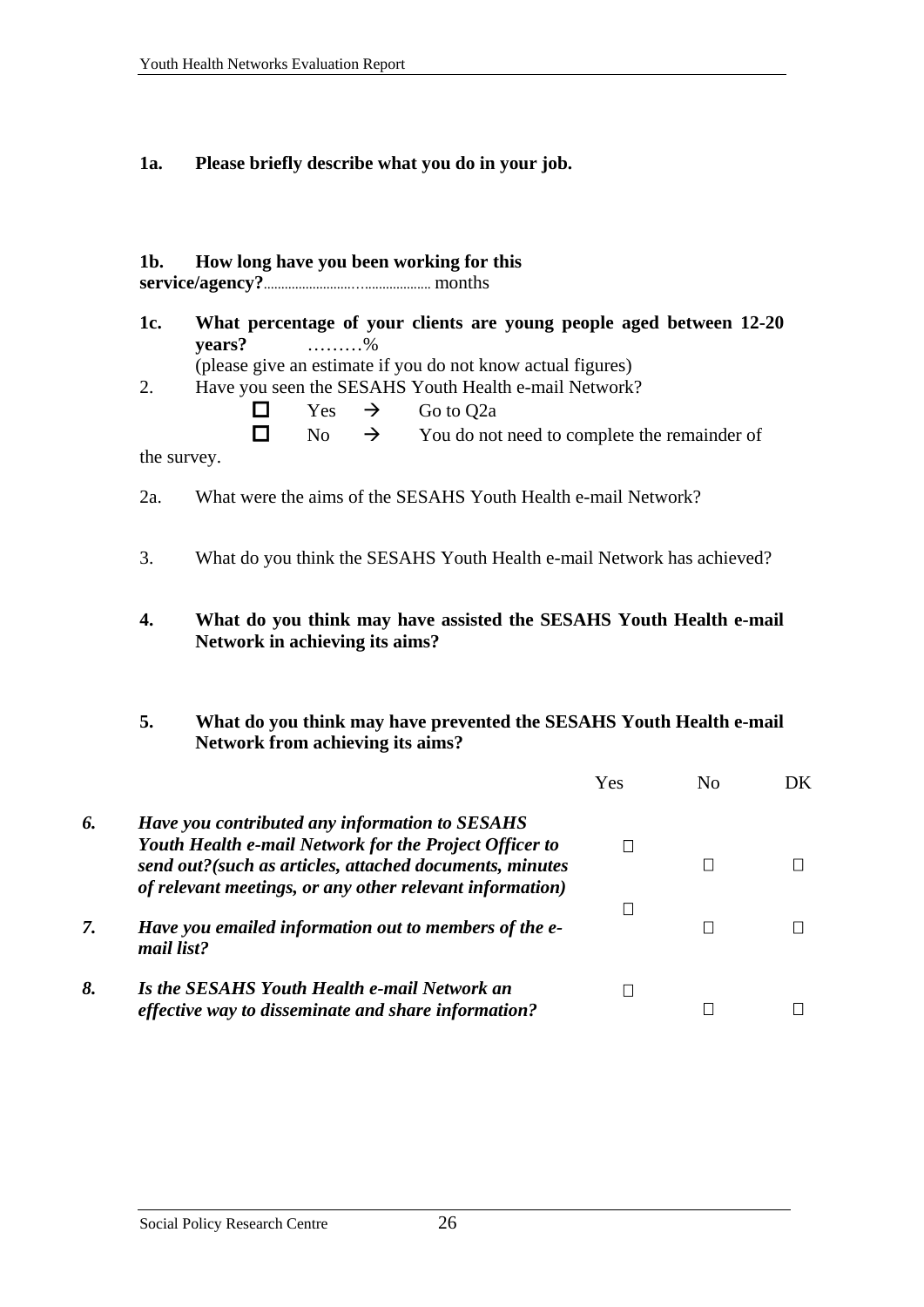Questions 9a to 9h begin with the same phase **'As a result of participating in the SESAHS Youth Health e-mail Network'…..** 

Please complete the following sentences by placing a tick in the appropriate box.

*9. As a result of participating in the SESAHS Youth Health e-mail Network…..* 

|     |                                                                                        | Increased | Remained<br>the same | Decreased | N/A |
|-----|----------------------------------------------------------------------------------------|-----------|----------------------|-----------|-----|
| 9a. | my knowledge of how to improve the access of<br>young people to my service has         |           |                      |           |     |
| 9b. | my knowledge of youth friendly practices has                                           |           |                      |           |     |
| 9c. | young people's involvement in the planning of my<br>service has                        |           |                      |           |     |
| 9d. | young people's involvement in the management of<br>my service has                      |           |                      |           |     |
| 9e. | my knowledge of other services providing support<br>to young people in the area has    |           |                      |           |     |
| 9f. | contact with other services providing support to<br>young people in the area has       |           |                      |           |     |
| 9g. | collaboration with other services providing<br>support to young people in the area has |           |                      |           |     |
| 9h. | young people's access to my service has                                                |           |                      |           |     |

#### **10. Is there anything else you would like to comment on about SESAHS Youth Health e-mail Network?**

#### **11. Overall, has your participation in the Youth Health Networks Project changed the way you assist young people in relation to:**

| a. Coordinating and planning within your service?<br>yes, please describe | Yes        | N <sub>0</sub> |    |
|---------------------------------------------------------------------------|------------|----------------|----|
| b. Delivering service?<br>yes, please describe                            | <b>Yes</b> | No.            | If |

Thank you for taking the time to complete this questionnaire.

Please return the completed questionnaire by either e-mail to [CM.Thomson@unsw.edu.au,](mailto:CM.Thomson@unsw.eud.au) mail to Cathy Thomson, Social Policy Research Centre, University of New South Wales, Sydney NSW 2052, or by fax on 9385 7838 before **Wednesday 16 May 2001.**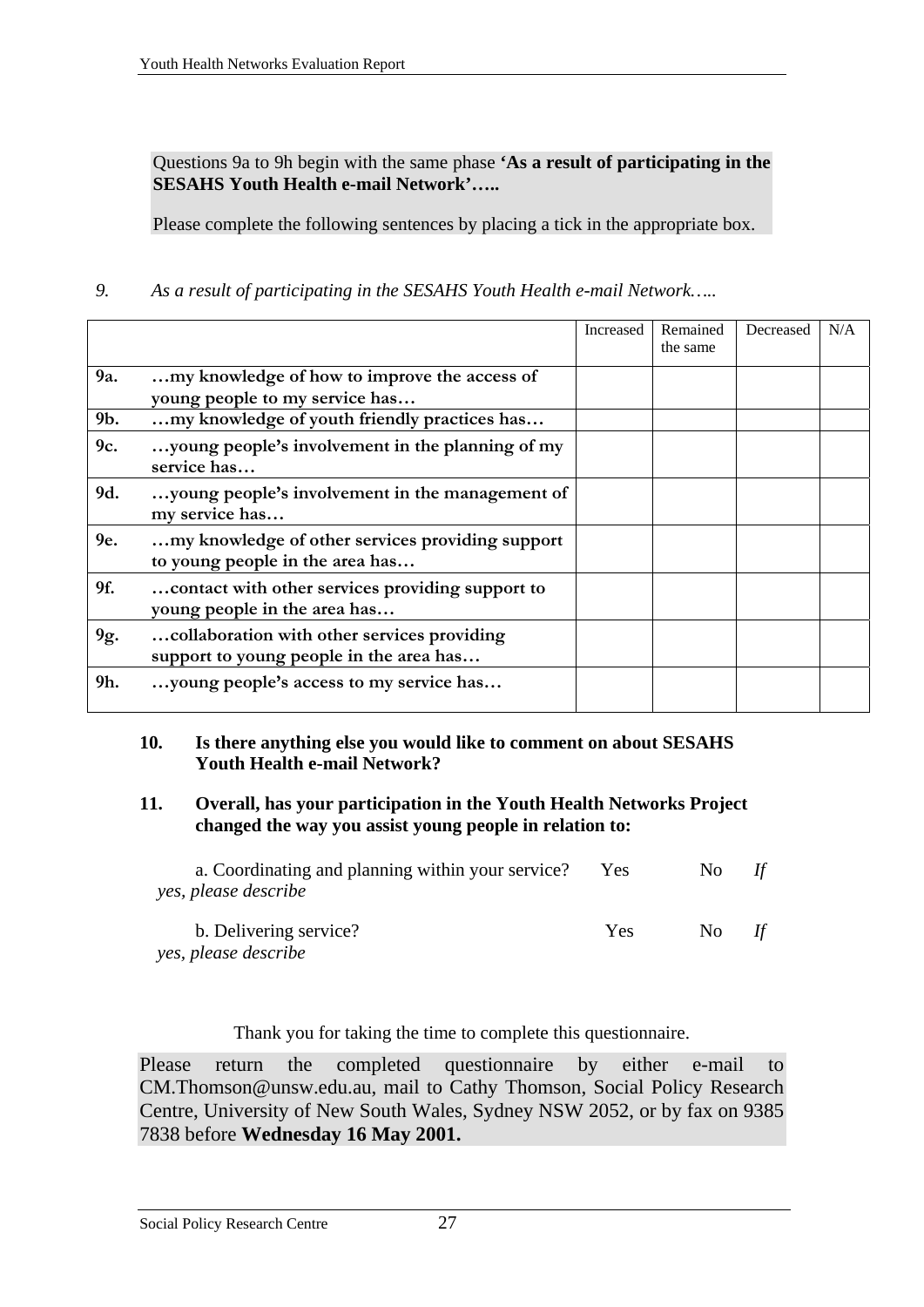#### <span id="page-37-0"></span>**References**

- Blum R. and P. Mann Rinehart (1997), 'Reducing the risk: connections that make a difference in the lives of youth', *Youth Studies Australia*, 16(4), December 1997: 37-50.
- Commonwealth Department of Human Services and Health (CDHSH) (1995), *The Health of Young Australians: A National Policy for Children and Young People*, Australian Government Publishing Service, Canberra.
- Cumberland, R., (1987),'Caught in the middle young people's health needs' *Health Issues*, 12, December, 14-16.
- Davies, E. (1997), *A Critical Review of Literature in the Area of Young People's Access to Mainstream Health Services – A Foundation for Future Research into this Area in Australia*, unpublished masters thesis, Public Health Faculty of Health Sciences, La Trobe University.
- Donovan C., A.R. Mellanby, L.D. Jacobson, B. Taylor, J.H. Tripp with members of the Adolescent Working Group (1997), 'Teenagers' views on the general practice consultation and provision of contraception', *British Journal of General Practice*, 47, November, 715-18.
- Flowers, R. (1998), 'How effective are youth workers in activating young people's voices', *Youth Studies Australia*, 17(4), 34-40.
- Francis S. (1997), 'Youth health and the role of GPs', *Youth Studies Australia*, 16(1), 38-42.
- Ginsburg K.R., G.B. Slap, A. Cnaan, C.M. Forke, C.M. Balsley, and D.M. Rouselle (1995), 'Adolescents' perceptions of factors affecting their decisions to seek health care', *Journal of the American Medical Association*, 273(24), June, 1913- 18.
- Glover S. J. Burns, H. Butler and G. Patton (1998), 'Social environments and the emotional wellbeing of young people', *Family Matters*, 49, Autumn, 11-16.
- Heaven, P. (1996), *Adolescent Health: the Role of Individual Differences*, Routledge, London and New York, 1996.
- Malone K. (1999), 'Growing up in cities as a model of participatory planning and "place-making" with young people', *Youth Studies Australia*, 18(2), June, 17- 23.
- McNab J. and K. Fisher (2000), *Youthealth Project*, Evaluation Report, SPRC Report 6/00, Social Policy Research Centre, University of New South Wales, Sydney, Available at: http://www.sprc.unsw.edu.au/reports/Report6\_00.pdf
- Norton, K. (1999), *The Effectiveness of Youth Guides: A Summary of Research with Northern Sydney Young People*, Youthealth Project, Northern Sydney Health, October 1999 (unpublished).